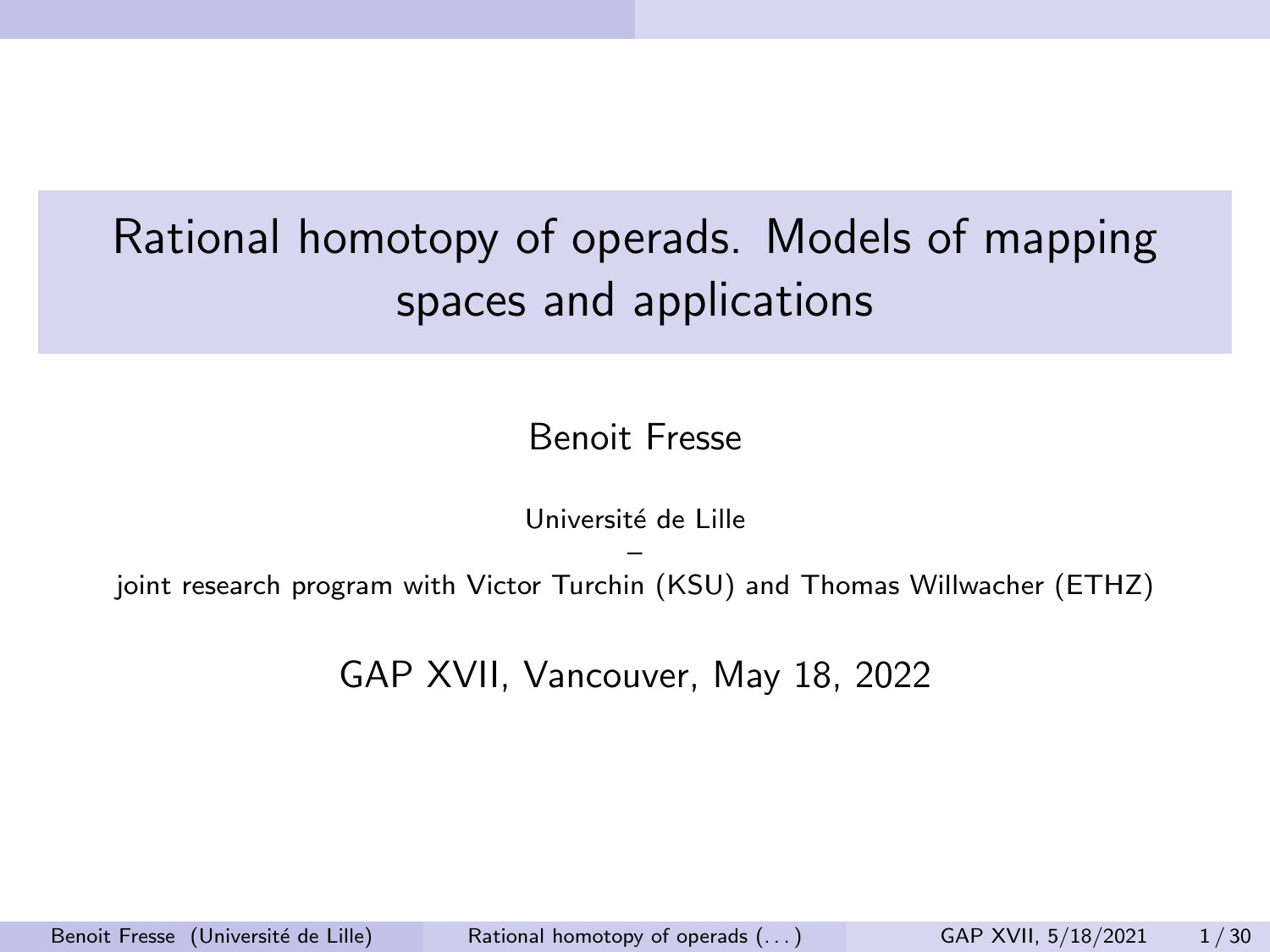#### Introduction

- $\triangleright$  Motivations: Applications of operads to the study of embedding spaces  $Emb(M, N)$  & Grothendieck–Teichmüller groups
- ▶ Fundamental case: Take  $M = \mathbb{R}^m$ ,  $N = \mathbb{R}^n$ ,  $i_m : \mathbb{R}^m \hookrightarrow \mathbb{R}^n$  the standard embedding  $i_m : (x_1, \ldots, x_m) \mapsto (x_1, \ldots, x_m, 0, \ldots, 0)$ , and:

 $\mathrm{Emb}_c(\mathbb{R}^m,\mathbb{R}^n):=\{f:\mathbb{R}^m\hookrightarrow\mathbb{R}^n\,|\exists K \text{ compact with } f\;|_{\mathbb{R}^m\setminus K}=i_m\},$  $\texttt{Imm}_c(\mathbb{R}^m,\mathbb{R}^n):=\{f:\mathbb{R}^m\looparrowright\mathbb{R}^n\,|\exists K \text{ compact with } f\mid_{\mathbb{R}^m\setminus K}=i_m\},$  $\overline{\mathrm{Emb}}_{c}(\mathbb{R}^m,\mathbb{R}^n) := \mathrm{hofib}(\mathrm{Emb}_{c}(\mathbb{R}^m,\mathbb{R}^n) \to \mathrm{Imm}_{c}(\mathbb{R}^m,\mathbb{R}^n)).$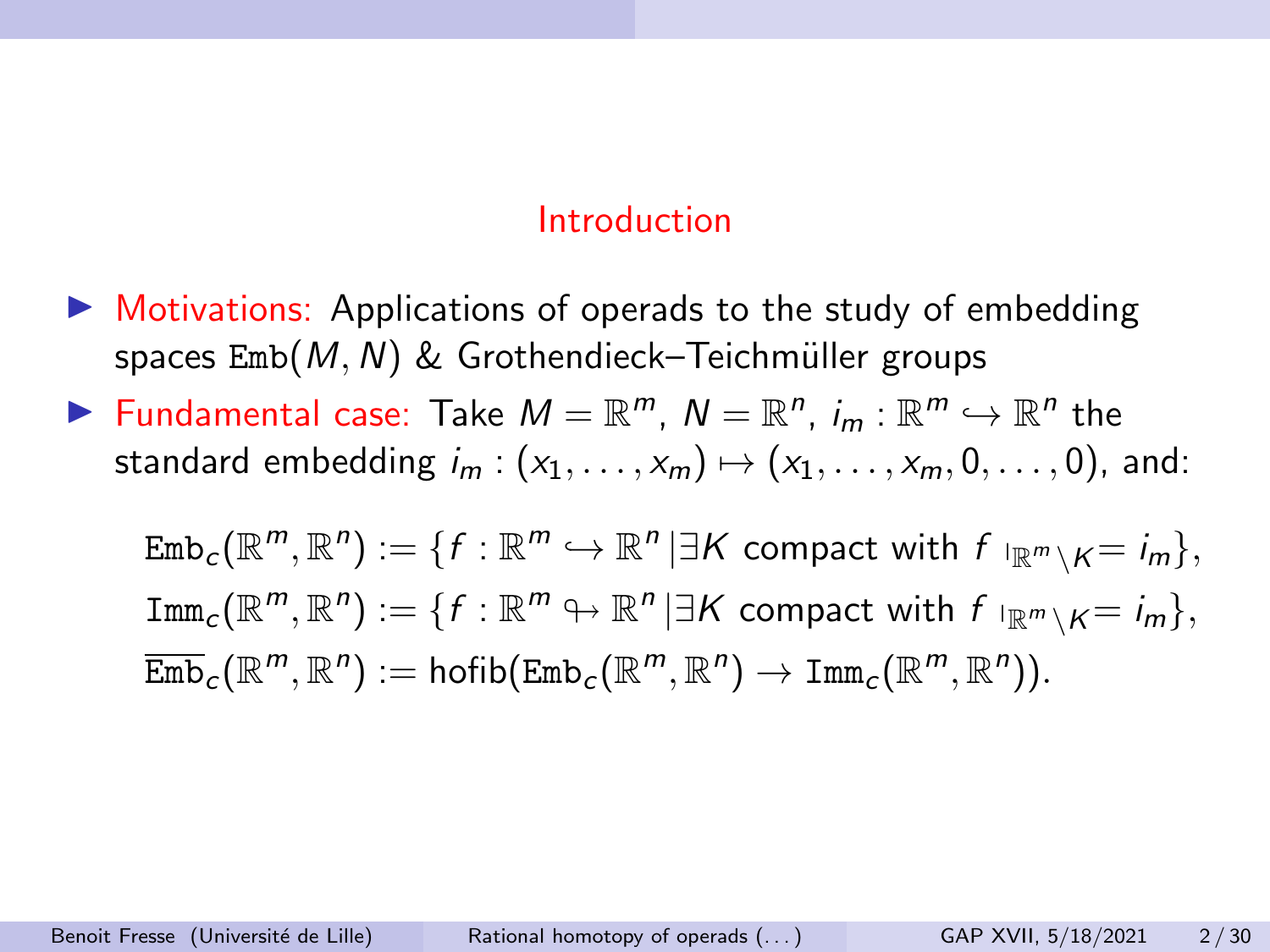$\blacktriangleright$  Theorem (recollections): We have homotopy equivalences



as soon as  $n - m \geq 3$ , where  $D_m$  is the operad of little m-discs.

- $\blacktriangleright$  (1) was obtained by Sinha (for  $m = 1$ ) and by Arone-Turchin (for all  $m > 1$ ).
- ▶ (2) was obtained by Boavida-Weiss (for all  $m > 1$ ).
- $\triangleright$  (3) was obtained by Dwyer-Hess (for  $m = 1$ ) and by Ducoulombier-Turchin (for all  $m > 1$ ).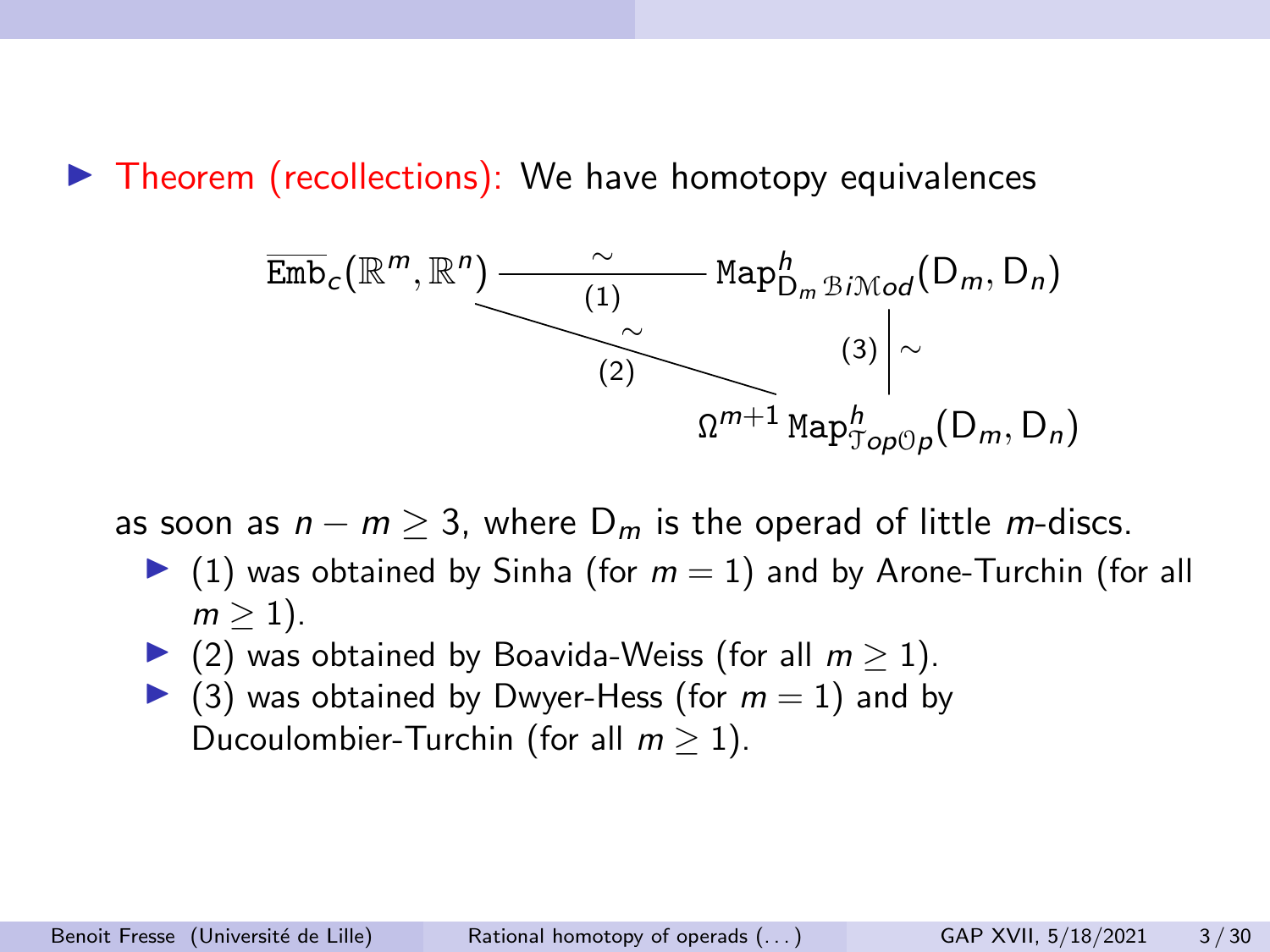#### Recollections on the operads of little discs

 $\blacktriangleright$  The little *n*-discs spaces D<sub>n</sub>(*r*) consist of collections of *r* little *n*-discs with disjoint interiors inside a fixed unit *n*-disc  $\mathbb{D}^n$  (see Figure).



- The configuration spaces  $F(\mathring{\mathbb{D}}^n, r)$  consist of collections of r distinct points in the open disc  $\mathring{\mathbb{D}}^n$  (see Figure).
- ▶ There is an obvious homotopy equivalence  $D_n(r) \xrightarrow{\sim} F(\mathring{D}^n, r)$ .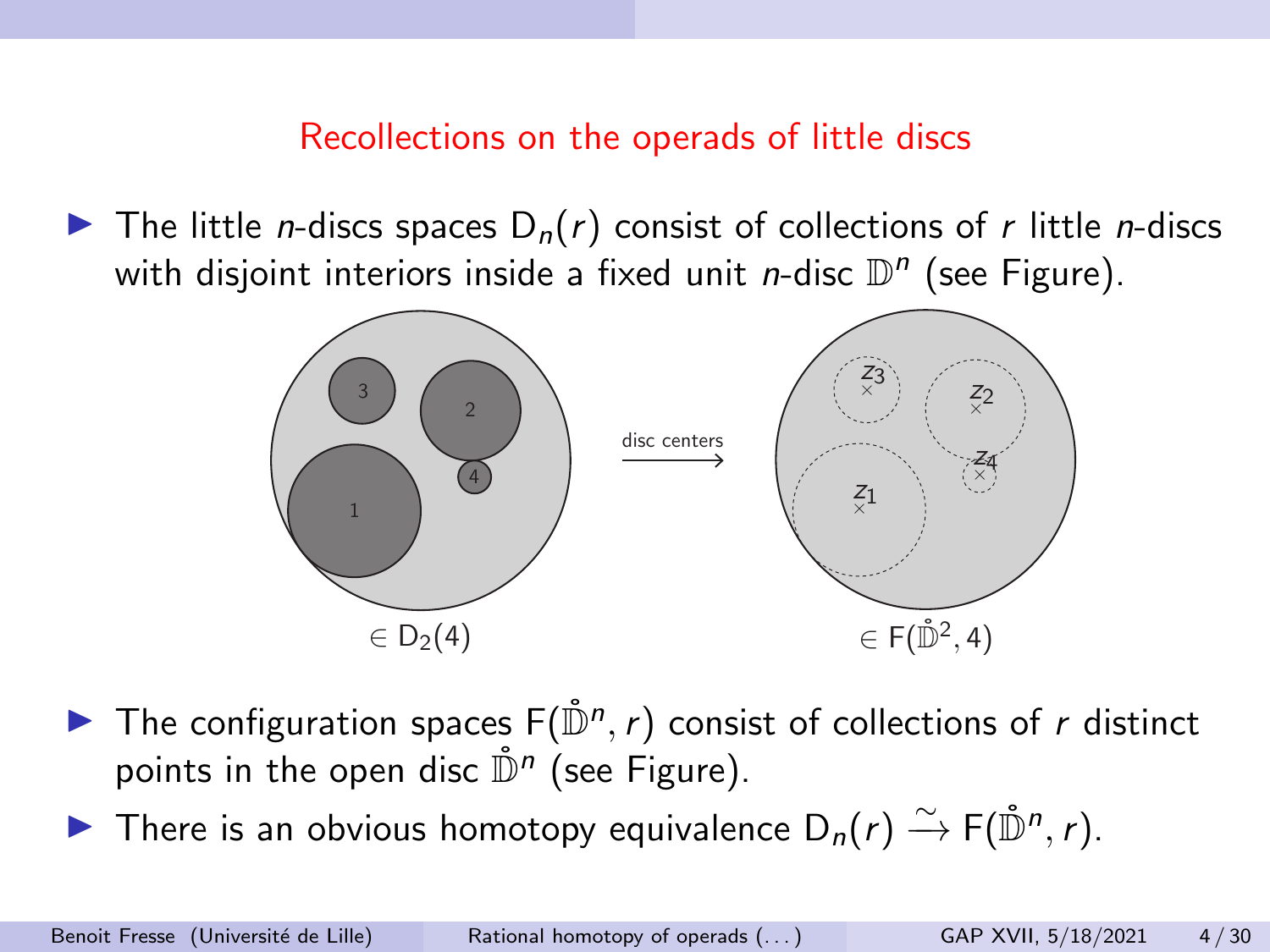- **The symmetric group**  $\Sigma_r$  **acts on**  $D_n(r)$  **by permutation of the little** disc indices (and on the configuration space similarly).
- $\blacktriangleright$  The little *n*-discs spaces (unlike the configuration spaces) inherit operadic composition operations

$$
\circ_i: D_n(k) \times D_n(l) \to D_n(k+l-1)
$$

given by the following substitution process



 $\triangleright$  The little n-discs operad  $D_n$  is the object defined by the collection of spaces  $D_n(r)$  together with these structure operations.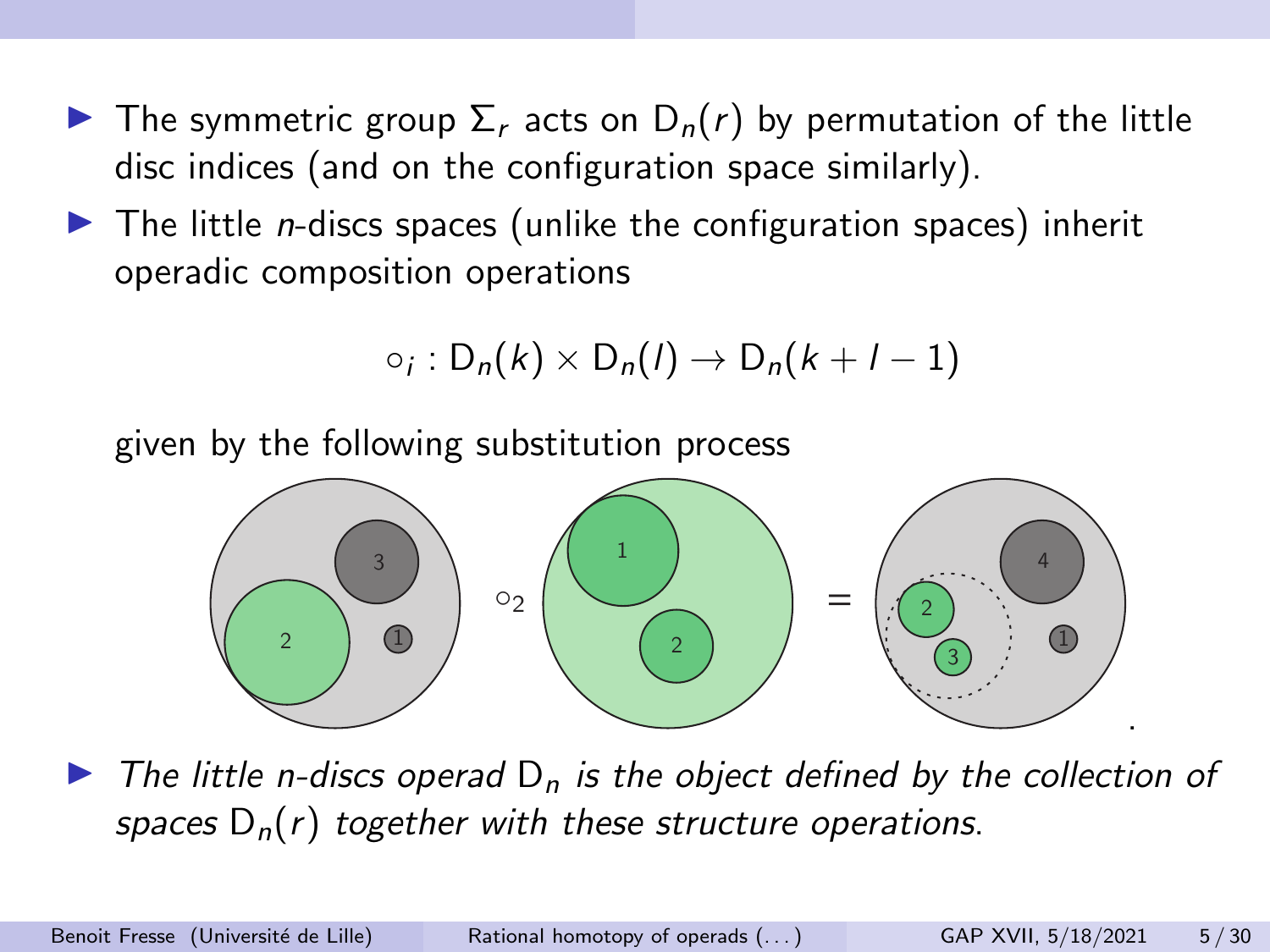▶ Theorem (F. Cohen): For  $n \geq 2$ , we have an identity:

 $H_*(D_n) = \text{Pois}_n$ 

where  $Pois<sub>n</sub>$  is the operad of *n*-Poisson algebras, with:

 $x_1x_2 = [\text{pt}] \in H_0(D_n(2)), \quad [x_1, x_2] = [\mathbb{S}^{n-1}] \in H_{n-1}(D_n(2)),$ 

so that:

$$
H_{*}(D_{n}(2)) = \mathbb{Q} x_{1}x_{2} \oplus \mathbb{Q}[x_{1}, x_{2}],
$$
  
\n
$$
H_{*}(D_{n}(3)) = \mathbb{Q} x_{1}x_{2}x_{3}
$$
  
\n
$$
\oplus \mathbb{Q}[x_{1}, x_{2}]x_{3} \oplus \mathbb{Q}[x_{1}, x_{3}]x_{2} \oplus \mathbb{Q} x_{1}[x_{2}, x_{3}]
$$
  
\n
$$
\oplus \mathbb{Q}[[x_{1}, x_{2}], x_{3}] \oplus \mathbb{Q}[[x_{1}, x_{3}], x_{2}],
$$
  
\n
$$
H_{*}(D_{n}(4)) = \dots
$$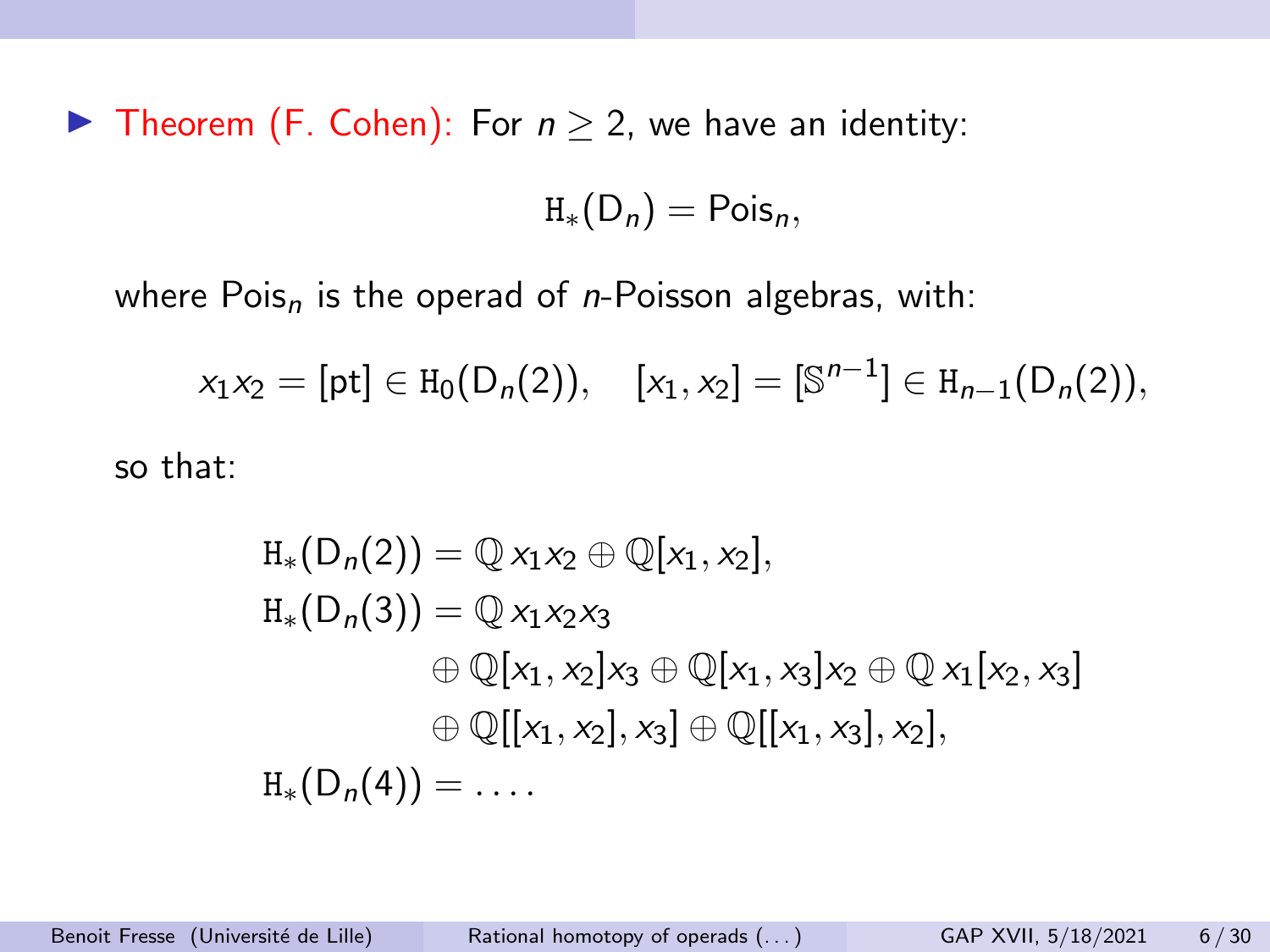▶ Theorem (V. Arnold, F. Cohen): For  $n \geq 2$ , we have an identity:

$$
\text{H}^*(\textsf{D}_n(r)) = \text{H}^*(\textsf{F}(\mathring{\mathbb{D}}^n,r)) = \frac{\bigwedge(\omega_{ij}, 1 \leq i \neq j \leq r)}{(\omega_{ij}\omega_{jk} + \omega_{jk}\omega_{ki} + \omega_{ki}\omega_{ij})}
$$

where  $\omega_{ij} = \pi_{ij}^*(\omega_{\mathbb{S}^{n-1}})$ , and cooperad structure operations  $\circ_i^*: H^*(D_n)(\underline{r}) \to H^*(D_n)(\underline{r}/\underline{l}) \otimes H^*(D_n)(\underline{l})$ 

such that

$$
\circ_j^*(\omega_{ab}) = \begin{cases} \omega_{ab} \otimes 1 & \text{for } a, b \notin \underline{l}, \\ \omega_{ai} \otimes 1 & \text{for } a \notin \underline{l}, \ b \in \underline{l}, \\ \omega_{ib} \otimes 1 & \text{for } a \in \underline{l}, \ b \notin \underline{l}, \\ 1 \otimes \omega_{ab} & \text{for } a, b \in \underline{l}, \end{cases}
$$

for  $r = \{1, ..., k + l - 1\}$ ,  $l = \{i, ..., i + l - 1\} \subset r$ , and using  $r / l \simeq \{1, \ldots, i, \ldots, k\}$  and  $l \simeq \{1, \ldots, l\}.$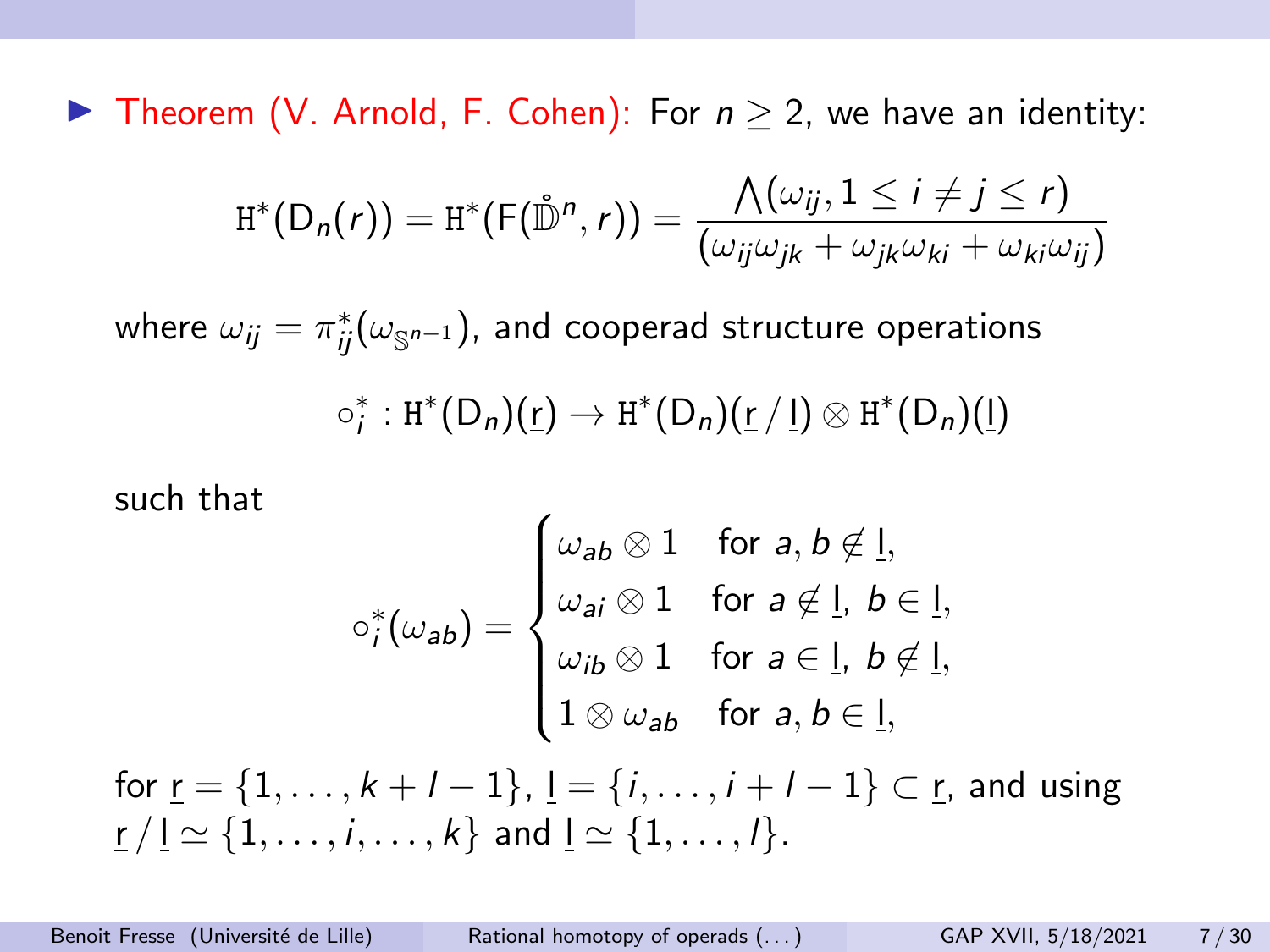#### Main objectives and results

- $\triangleright$  General goal: Give a combinatorial (graph complex) description of  $\text{\rm Map}^h_{\mathcal Top \mathcal{O}p}(\mathsf{D}_m, \mathsf{D}_n^{\mathbb Q}),$  and of  $\text{\rm Aut}^h_{\mathcal Top \mathcal{O}p}(\mathsf{D}_n^{\mathbb Q}),$  where  $\mathsf{D}_n^{\mathbb Q}$  is a rationalization of  $D_n$ .
- $\blacktriangleright$  Remark: we have

$$
\mathrm{Map}^h_{\mathcal{Top} \mathcal{O}p}(\mathsf{D}_m, \mathsf{D}_n^{\mathbb{Q}}) \sim \mathrm{Map}^h_{\mathcal{Top} \mathcal{O}p}(\mathsf{D}_m, \mathsf{D}_n)^{\mathbb{Q}}
$$

as soon as  $n - m \geq 3$ . The obtained description accordingly gives results on the rational homotopy of the space of embeddings.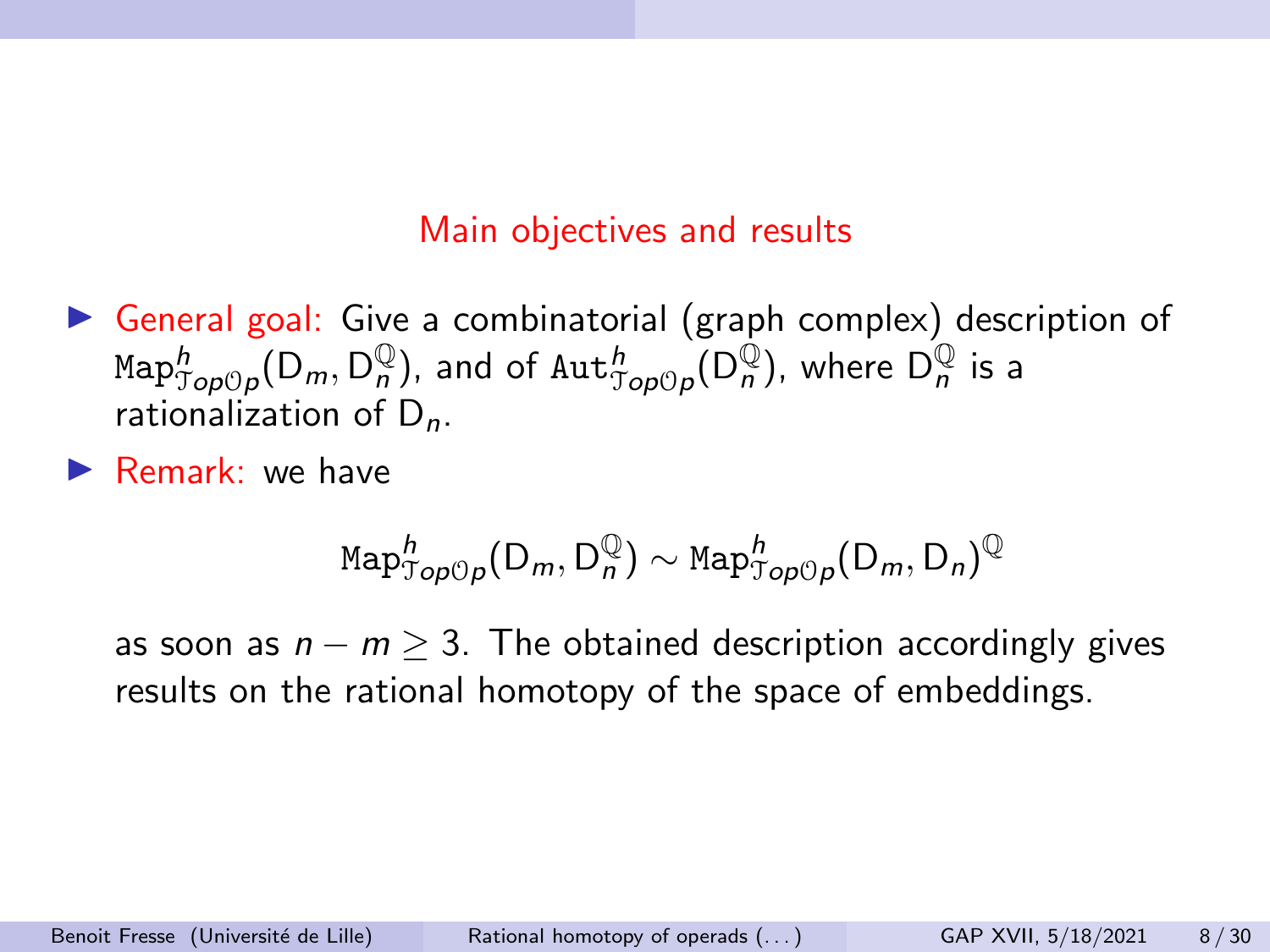**IF** Theorem A (BF-Turchin-Willwacher): For  $n > m > 2$ , we have:

$$
\text{Map}^h_{\mathcal{Top} \mathcal{OP}}(D_m, D_n^{\mathbb{Q}}) \sim \text{MC}_\bullet(\text{HGC}_{mn}),
$$

where  $HGC_{mn}$  is the hairy graph complex. This relation extends to the case  $n > m = 1$  with HGC<sub>1n</sub> equipped with the Shoikhet  $L_{\infty}$ -structure.

#### Corollary:

For any  $n > m > 2$  (or  $n > m = 1$ ), we have the identity:

$$
\pi_*({\rm Map}^h_{{\mathcal Top}{{\mathcal O}}_P}({\mathsf D}_m,{\mathsf D}_n^{{\mathbb Q}}), \omega)=H_{*-1}({\mathsf{HGC}}_{mn}^\omega),
$$

for any  $\omega \in \text{MC}_0(\text{HGC}_{mn})$ , where  $\text{HGC}_{mn}^{\omega}$  is the complex  $\text{HGC}_{mn}$ equipped with the twisted differential  $\delta_{\omega} = \delta + [\omega, -] +$  (extra terms in the  $L_{\infty}$ -case).

Benoit Fresse (Université de Lille) Rational homotopy of operads  $\binom{1}{k}$  GAP XVII, 5/18/2021 9/30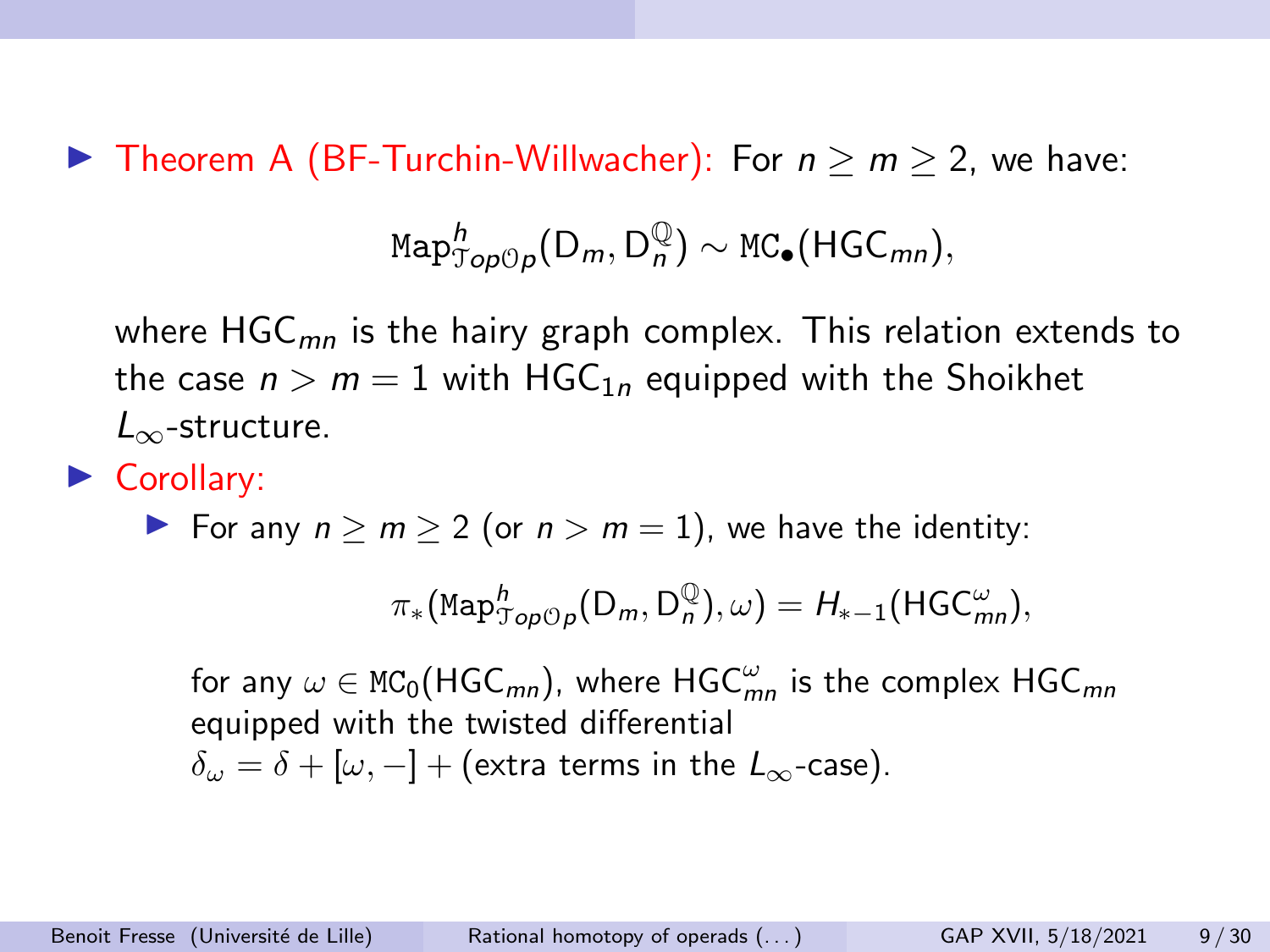$\blacktriangleright$  The hairy graph complex: The complex HGC<sub>mn</sub> is a complete Lie dg-algebra which consists of connected graphs with internal vertices •, internal edges, and external legs (the hairs), such as:



The (homological) degree of a hairy graph is determined by counting  $deg(\bullet) := -n$  for each vertex,  $deg(\bullet \rightarrow) := n - 1$  for each internal edge, deg( $\leftarrow$ ) = n - 1 – m for each hair, and by adding a global degree shift by m.

- $\blacktriangleright$  The differential is defined by the blow-up of internal vertices.
- $\blacktriangleright$  The Lie bracket is given by:

$$
\left[\begin{array}{c} \alpha \\ \beta \\ \beta \end{array}\right], \begin{array}{c} \beta \\ \beta \\ \beta \end{array}\right]=\sum\mathop{\phantom{\sum}}\mathop{\phantom{\sum}}\mathop{\phantom{\sum}}\limits^{0}\left.\begin{array}{c} \beta \\ \beta \\ \beta \end{array}\right]=\sum\mathop{\phantom{\sum}}\mathop{\phantom{\sum}}\mathop{\phantom{\sum}}\limits^{0}\left.\begin{array}{c} \beta \\ \beta \\ \beta \end{array}\right).
$$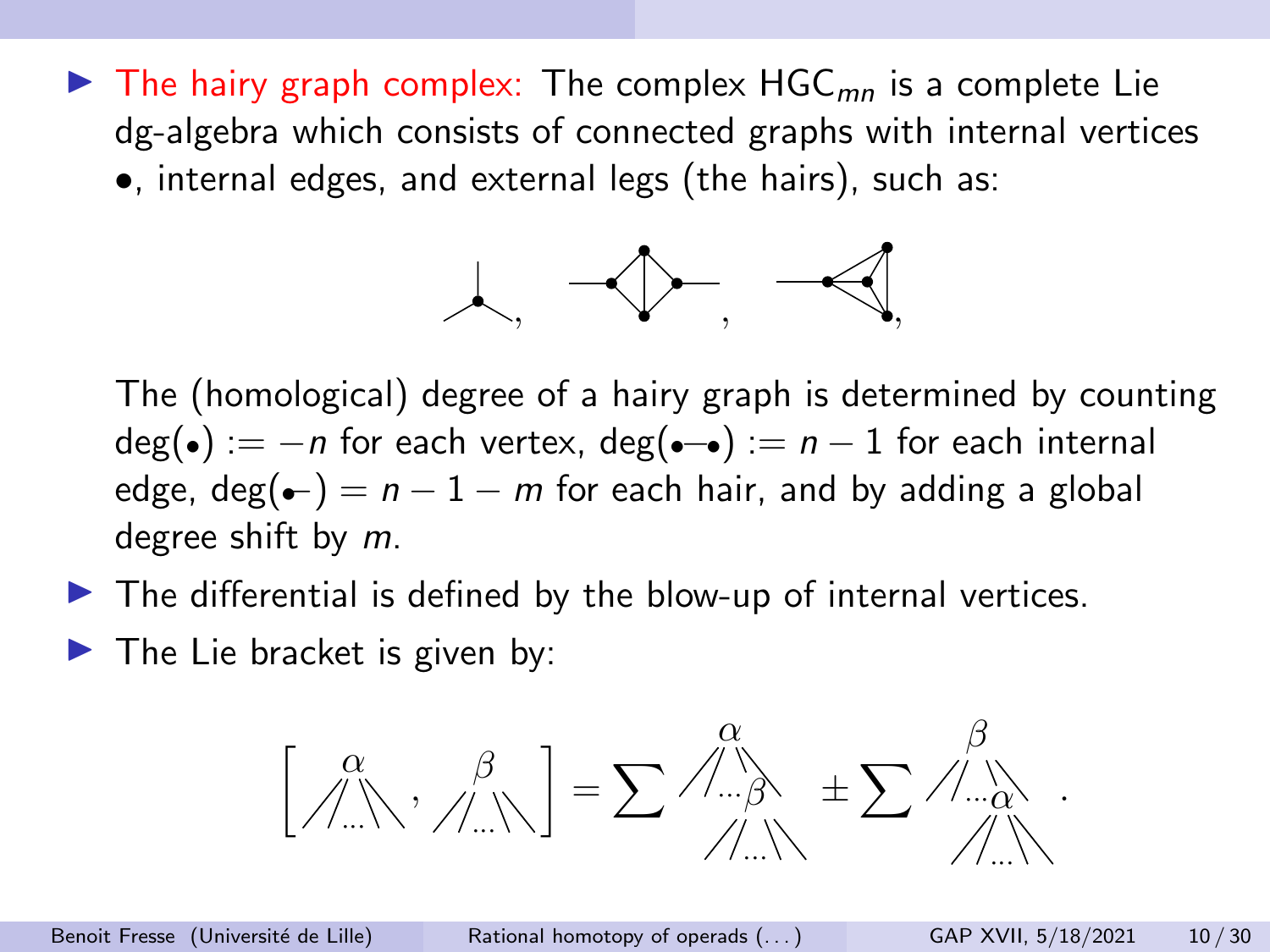▶ Theorem B (BF-Turchin-Willwacher, BF-Willwacher): For  $n > 2$ , we have a weak homotopy equivalence of simplicial monoids

$$
\text{Aut}^h_{\mathcal{T}\text{op} \mathcal{O} \rho}(D_n^{\mathbb{Q}}) \sim \mathbb{Q}^{\times} \ltimes \text{Z}_{\bullet}(\text{GC}_n^2),
$$

where GC $_n^2$  denotes the Kontsevich graph complex (with bivalent vertices allowed), and  $\text{Z}_{\bullet}(\text{GC}_n^2) := \text{Z}^0(\text{GC}_n^2 \,\hat{\otimes}\, \Omega^*(\Delta^{\bullet}))$  is equipped with a monoid structure deduced from the BCH formula.

► Remark: In the case  $n = 2$ , we have  $H_*(GC_2^2) = \mathbb{Q}[1] \oplus \mathfrak{grt}_1$ (Willwacher), where  $\mathfrak{grt}_1$  is the graded Grothendieck–Teichmüller Lie algebra, and this result reflects the relation:

$$
\text{Aut}^h_{\mathcal{T}\text{op} \mathbb{O} \rho}(D_2^{\mathbb{Q}}) \sim \text{GT}(\mathbb{Q}) \ltimes \text{SO}(2)^{\mathbb{Q}},
$$

where  $GT(\mathbb{O})$  is the Grothendieck–Teichmüller group (BF, with profinite generalizations by Horel and by Boavida-Horel-Robertson).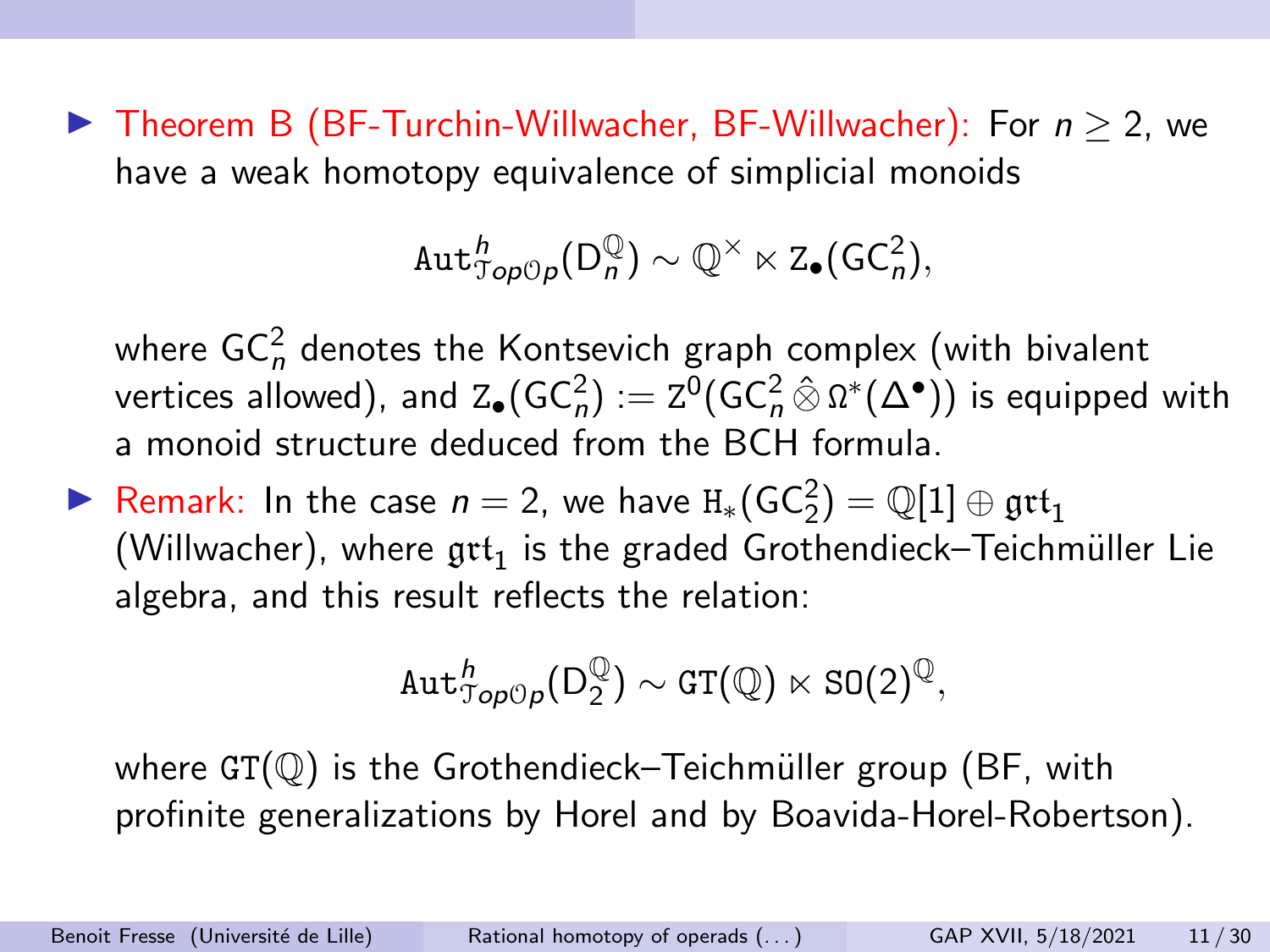$\blacktriangleright$  The Kontsevich graph complex: The complex GC<sub>n</sub> consists of connected graphs of the form



and where we take the grading such that deg( $\bullet$ ) = -n,  $deg(--) = n-1$ .

- $\blacktriangleright$  The differential is defined by the blow-up of internal vertices again.
- $\blacktriangleright$  The Lie bracket is given by:

 α ··· • ··· , β ··· • ··· <sup>=</sup> Xα ··· β ··· ∓ Xβ ··· α ··· .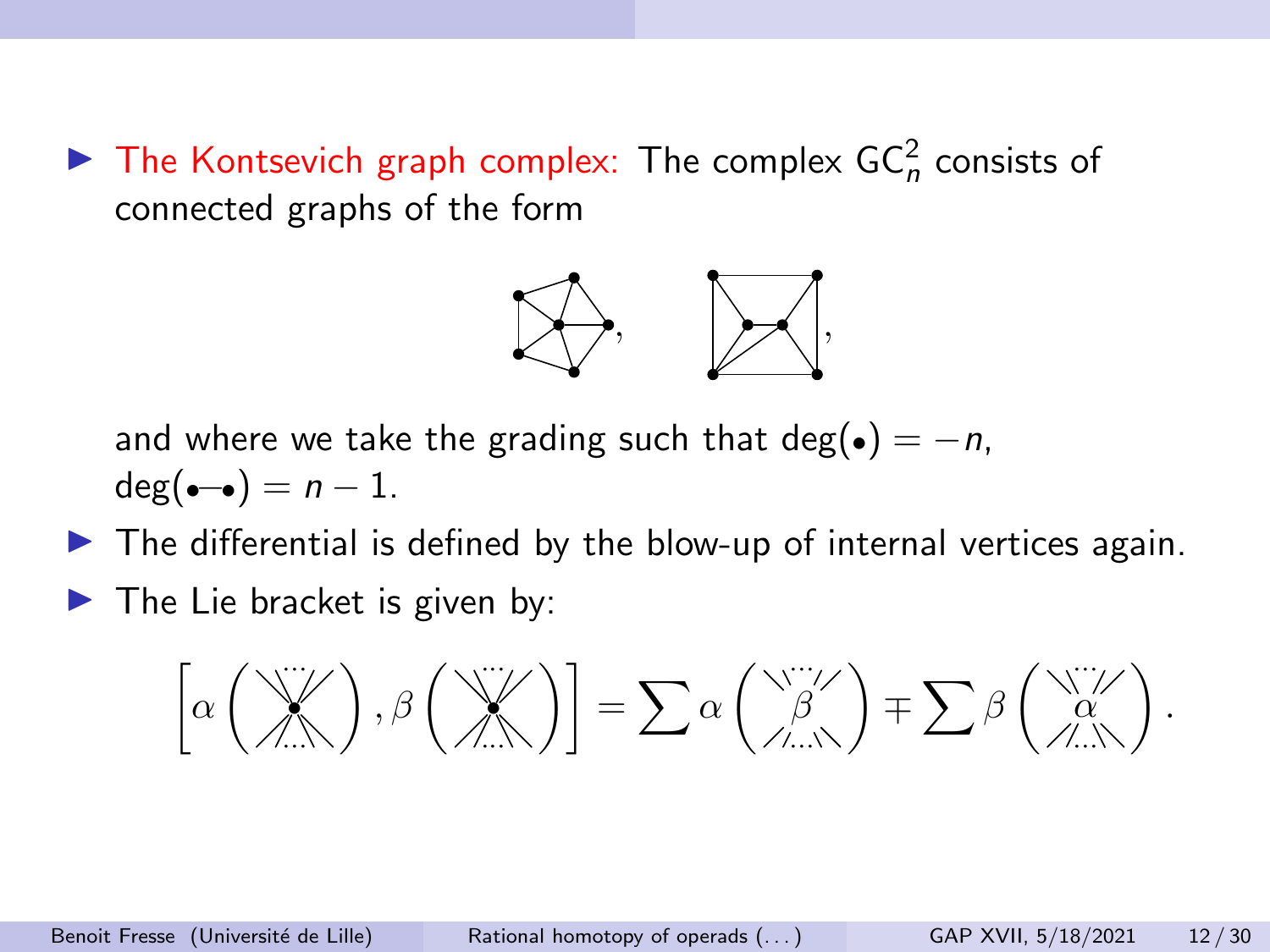## Plan

- $\triangleright$  §1. The rational homotopy of operads
- $\triangleright$  §2. Formality and graph complex models of the little discs operads
- $\triangleright$  §3. Ideas in the proofs of Theorem A-B
- $\triangleright$  §4. Conclusion
- $\triangleright$  §A. Labelled hairy graphs and the generalization of the model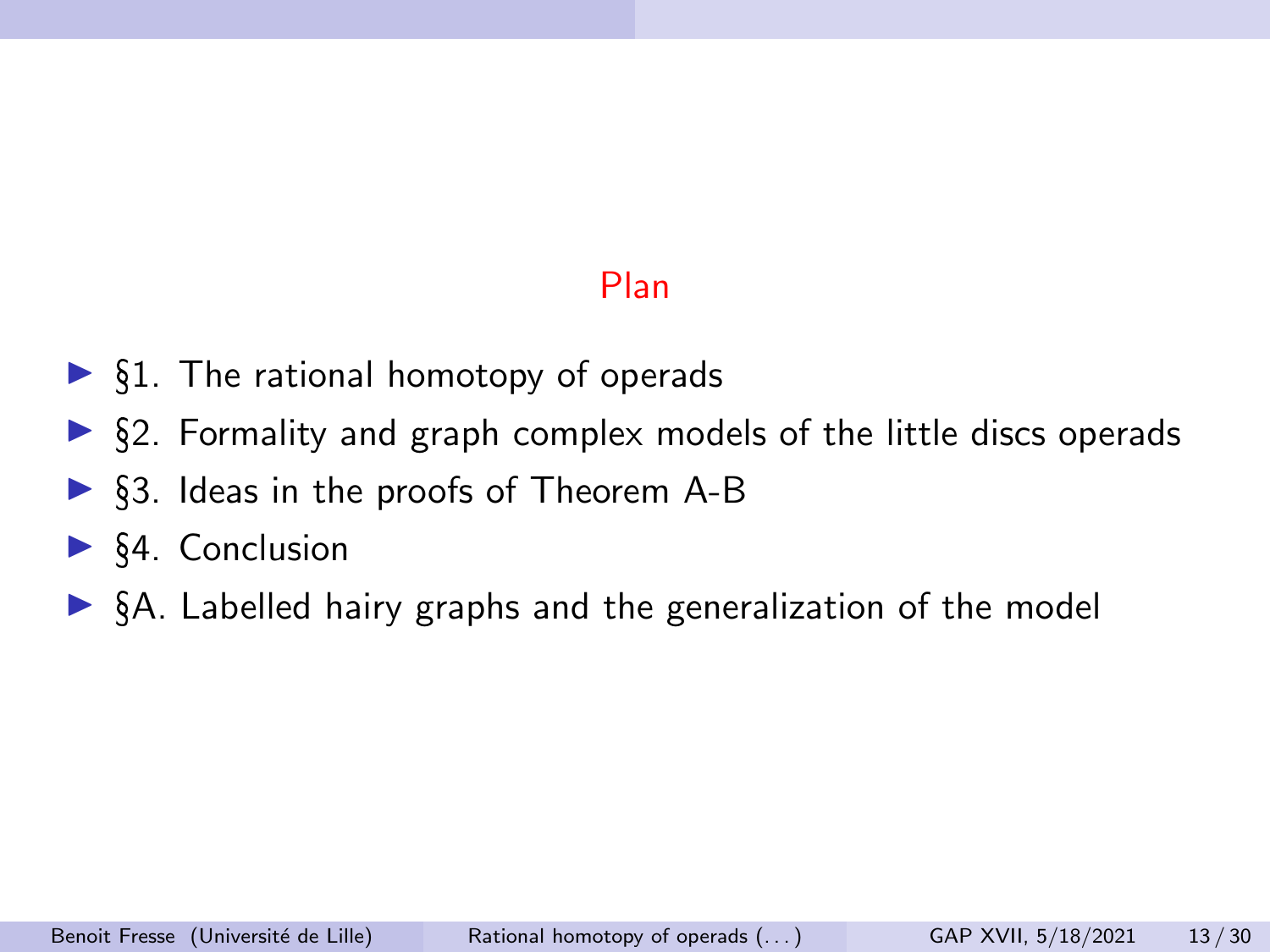§1. Introduction to the rational homotopy of operads

Quick recollections on Sullivan's models:

 $\triangleright$  The model is given by Sullivan's functor of PL differential forms  $\Omega^*$ :  $sSet^{op} \to dg$  Com. For a simplex  $\Delta^n = \{0 \le x_1 \le \cdots \le x_n \le 1\}$ , we have:

$$
\Omega^*(\Delta^n)=\mathbb{Q}[x_1,\ldots,x_n,dx_1,\ldots,dx_n].
$$

In This functor has a left adjoint G<sub>•</sub> : dg Com  $\rightarrow$  sSet<sup>op</sup> such that  $G_n(A) = \text{Mor}_{dg \; Com}(A, \Omega^*(\Delta^n)), \text{ for each } n \in \mathbb{N}.$  Let:

 $\langle A \rangle :=$  derived functor of G(A) = Mo $r_{dg\, {\mathcal{C}om}}(R_A, \Omega^*(\Delta^\bullet)),$ 

where  $R_A \xrightarrow{\sim} A$  is any cofibrant resolution of  $A$  in  $dg$  Com.

If X satisfies reasonable finiteness and nilpotence assumptions, then

$$
X^{\mathbb{Q}}:=\langle\Omega^*(X)\rangle
$$

defines a rationalization of the space  $X$ .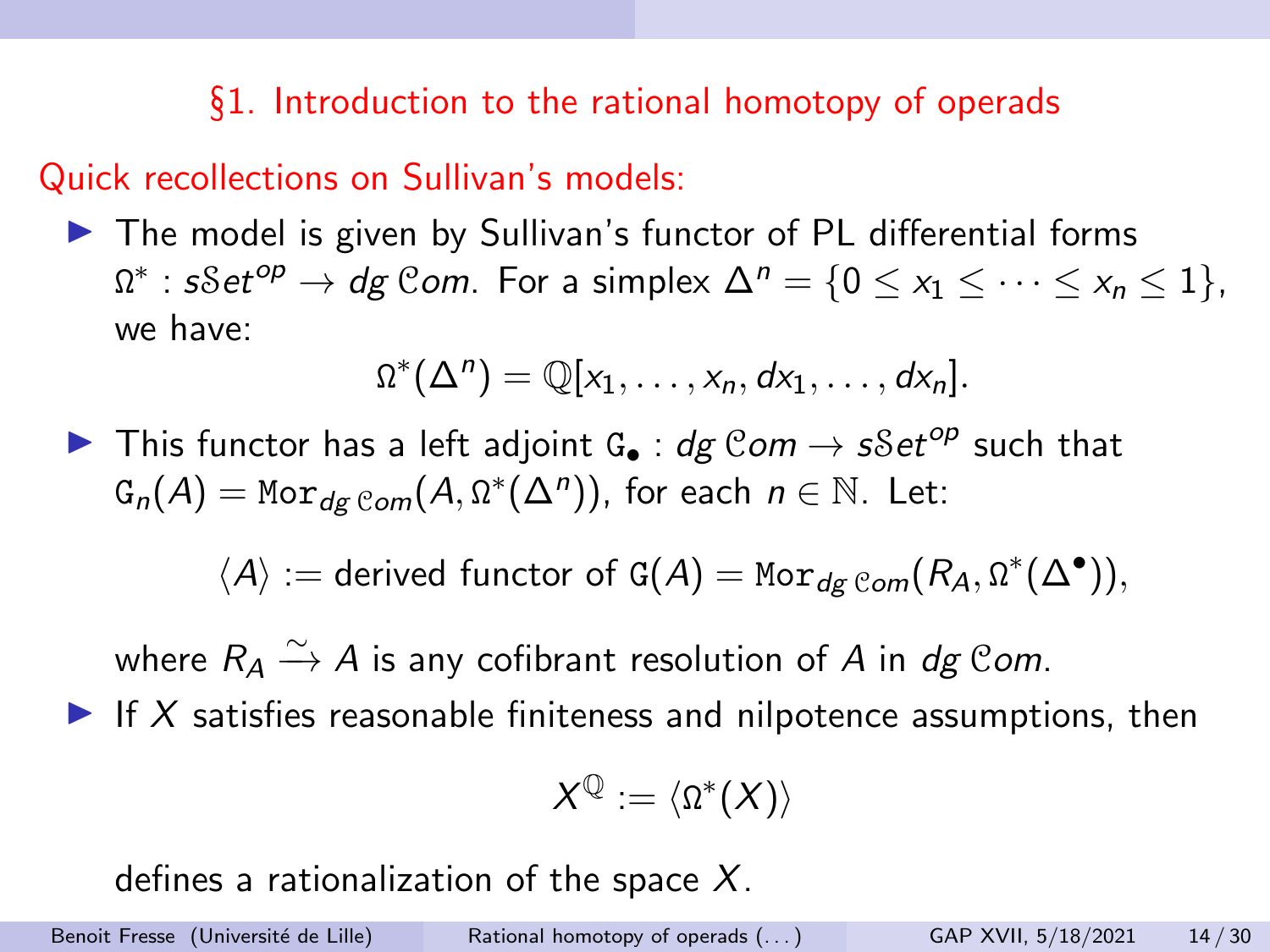$\blacktriangleright$  Idea: Take the category of cooperads in commutative dg-algebras (the category of Hopf dg-cooperads) as a model for the category of operads in simplicial sets (and in topological spaces).

# $\blacktriangleright$  Theorem (BF):

▶ We have a Quillen pair G. :  $dg \: \mathcal{H}oph \circ \rho^c \rightleftarrows sSet \circ p^{op} : \Omega^*_{\sharp}$  where

$$
\mathsf{G}_{\bullet}(\mathsf{A})(r) = \mathsf{G}_{\bullet}(\mathsf{A}(r))
$$

and  $\Omega^*_{\sharp}: P \mapsto \Omega^*_{\sharp}(P)$  is an operadic upgrading of the Sullivan functor of PL forms.

► Let R be a cofibrant operad such that dim  $H^*(R(r)) < \infty$  for each r. Then we have a quasi-isomorphism of dg-algebras

$$
\Omega^*_{\sharp}(\mathsf{R})(r) \xrightarrow{\sim} \Omega^*(\mathsf{R}(r))
$$

in each arity r.

▶ If we set  $R^{\bar {\mathbb Q}}:=\langle \Omega^*_\sharp(R)\rangle$ , then we have  $R^{\mathbb Q}(r)\sim R(r)^{\mathbb Q}$  for each arity  $r.$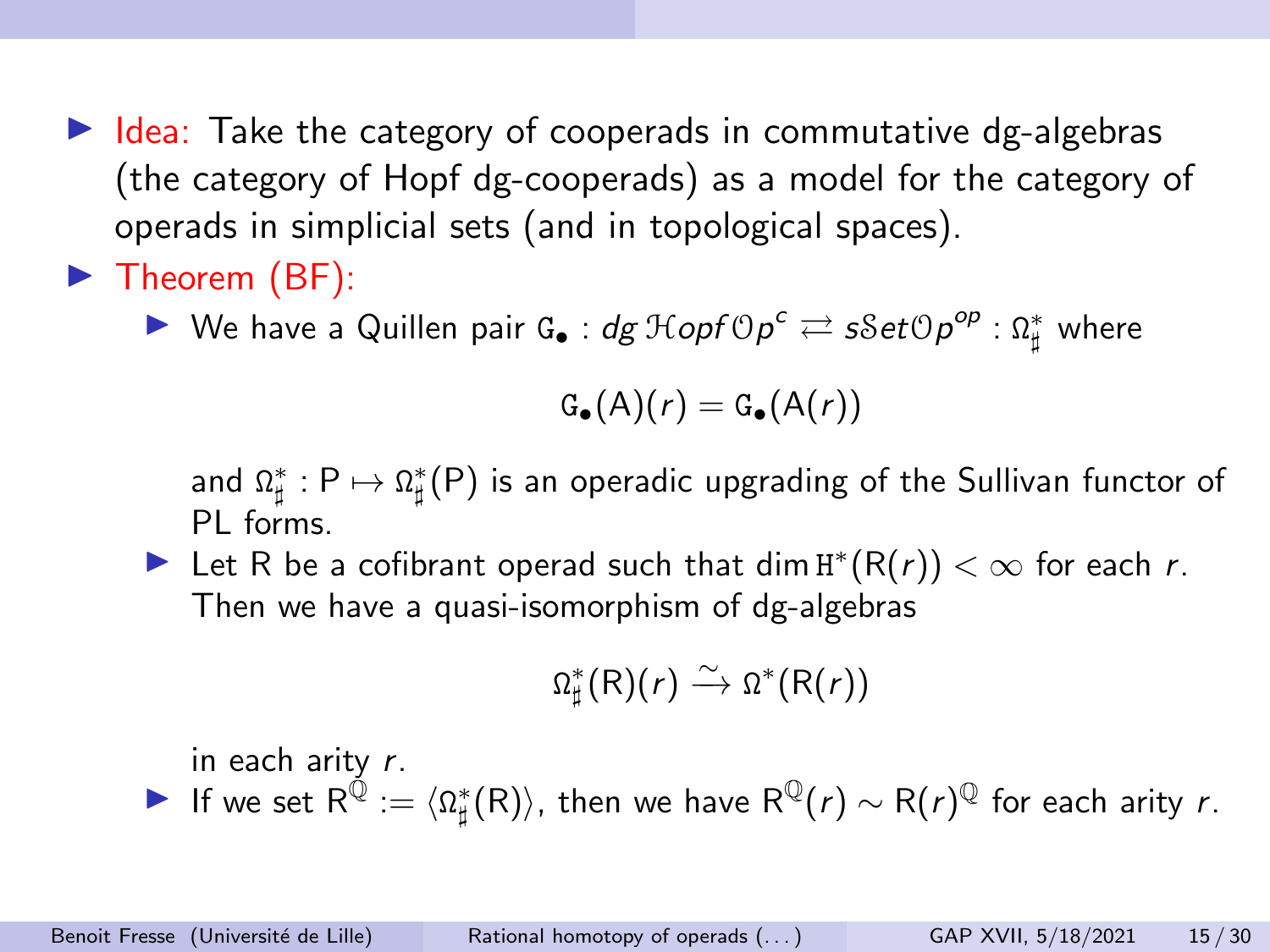$\triangleright$  Remark: The adjunction relations imply that giving a morphism of Hopf dg-cooperads

$$
\phi_{\sharp}: A \to \Omega_{\sharp}^*(P),
$$

for P an operad in simplicial sets, is equivalent to giving a collection of morphisms of commutative dg-algebras

$$
\phi: A(r) \to \Omega^*(P(r))
$$

that:

 $\blacktriangleright$  preserve the action of the symmetric group

 $\blacktriangleright$  and make commute the diagrams

$$
A(k+l-1) \xrightarrow{\phi} \Omega^*(P(k+l-1))
$$
\n
$$
\downarrow \circ_i^*
$$
\n
$$
\Omega^*(P(k) \times P(l))
$$
\n
$$
A(k) \otimes A(l) \xrightarrow{\phi \otimes \phi} \Omega^*(P(k)) \otimes \Omega^*(P(l))
$$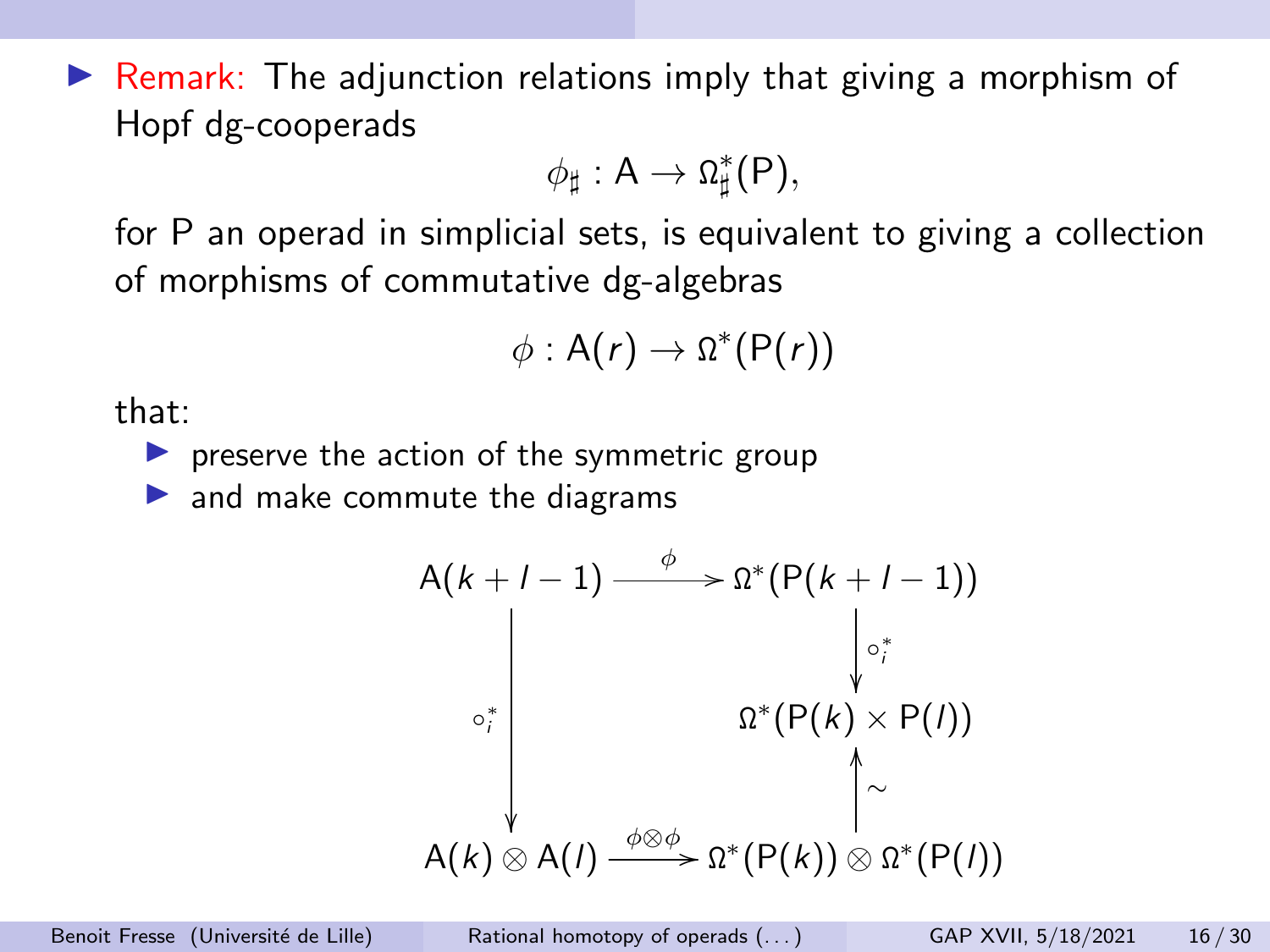$\triangleright$  Theorem (BF-Willwacher): The model category of Hopf dg-cooperads is equipped with a simplicial enrichment such that:

$$
\begin{split} \text{Map}_{dg \; \mathcal{H}opf \circ \rho^c}(A, B) \\ &= \text{Mor}_{dg \; \mathcal{H}opf \circ \rho^c \; / \; \Omega^*(\Delta^{\bullet})} (A \otimes \Omega^*(\Delta^{\bullet}), B \otimes \Omega^*(\Delta^{\bullet})). \end{split}
$$

 $\triangleright$  Corollary: For R a cofibrant operad in  $\mathcal{T}$ op (satisfying dim  $\text{H}^*(\text{R}(r)) < \infty$ ), we have:

$$
\text{Aut}^h_{\mathcal{T}\! op \mathbb{O} p}(\mathsf{R}^\mathbb{Q}) \sim \text{Aut}^h_{dg}{}_{\mathcal{T}\! top \mathsf{f} \mathbb{O} p^c}(\Omega^*_\sharp(\mathsf{R}))
$$

with  $\text{Aut}^h_{\textit{dg}\,\mathfrak{Hom}(\mathsf{p}^{\mathsf{c}})}(-)$  deduced from this simplicial enrichment.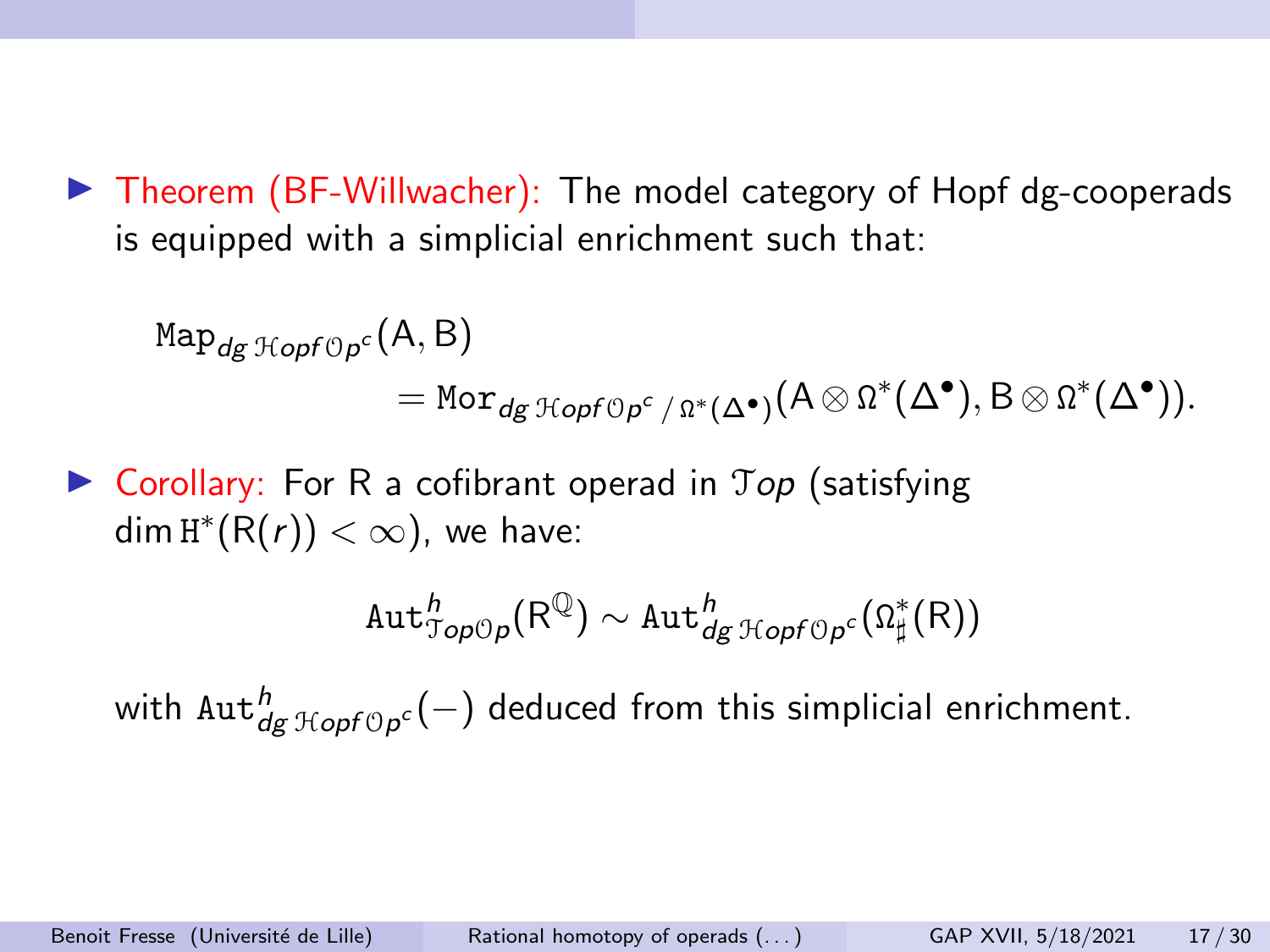§2. Formality and graph complex models of the little discs operads

▶ Theorem (BF-Willwacher, Kontsevich): We have a zigzag of quasi-isomorphisms of Hopf dg-cooperads

$$
\mathsf{Pois}^c_n \xleftarrow{\sim} \cdot \xrightarrow{\sim} R\,\Omega^*_\sharp(D_n),
$$

where:

- ▶ Pois<sub>n</sub><sup>c</sup> := Hom(Pois<sub>n</sub>, Q) = Hom(H<sub>\*</sub>(D<sub>n</sub>), Q) = H<sup>\*</sup>(D<sub>n</sub>),
- R  $\Omega^*_{\sharp}(D_n) :=$  derived functor of  $\Omega^*_{\sharp}(D_n)$ .

Corollary:

$$
\mathrm{Map}^h_{\mathcal{Top} \mathcal{O}p}(\mathsf{D}_m, \mathsf{D}_n^{\mathbb{Q}}) \sim \mathrm{Map}^h_{dg} \mathrm{Hom}^{\mathcal{O}}_{\mathcal{PO}f \mathcal{O}p^c}(\mathrm{R} \Omega_{\sharp}^*(\mathsf{D}_n), \mathrm{R} \Omega_{\sharp}^*(\mathsf{D}_m))
$$

$$
\sim \mathrm{Map}^h_{dg} \mathrm{Hom}^{\mathcal{O}}_{\mathcal{PO}f \mathcal{O}p^c}(\mathrm{Pois}_n^c, \mathrm{Pois}_m^c).
$$

 $\triangleright$  Remark: Kontsevich's construction involves a cooperad of graphs as middle term.

Benoit Fresse (Université de Lille) Rational homotopy of operads (...) GAP XVII, 5/18/2021 18/30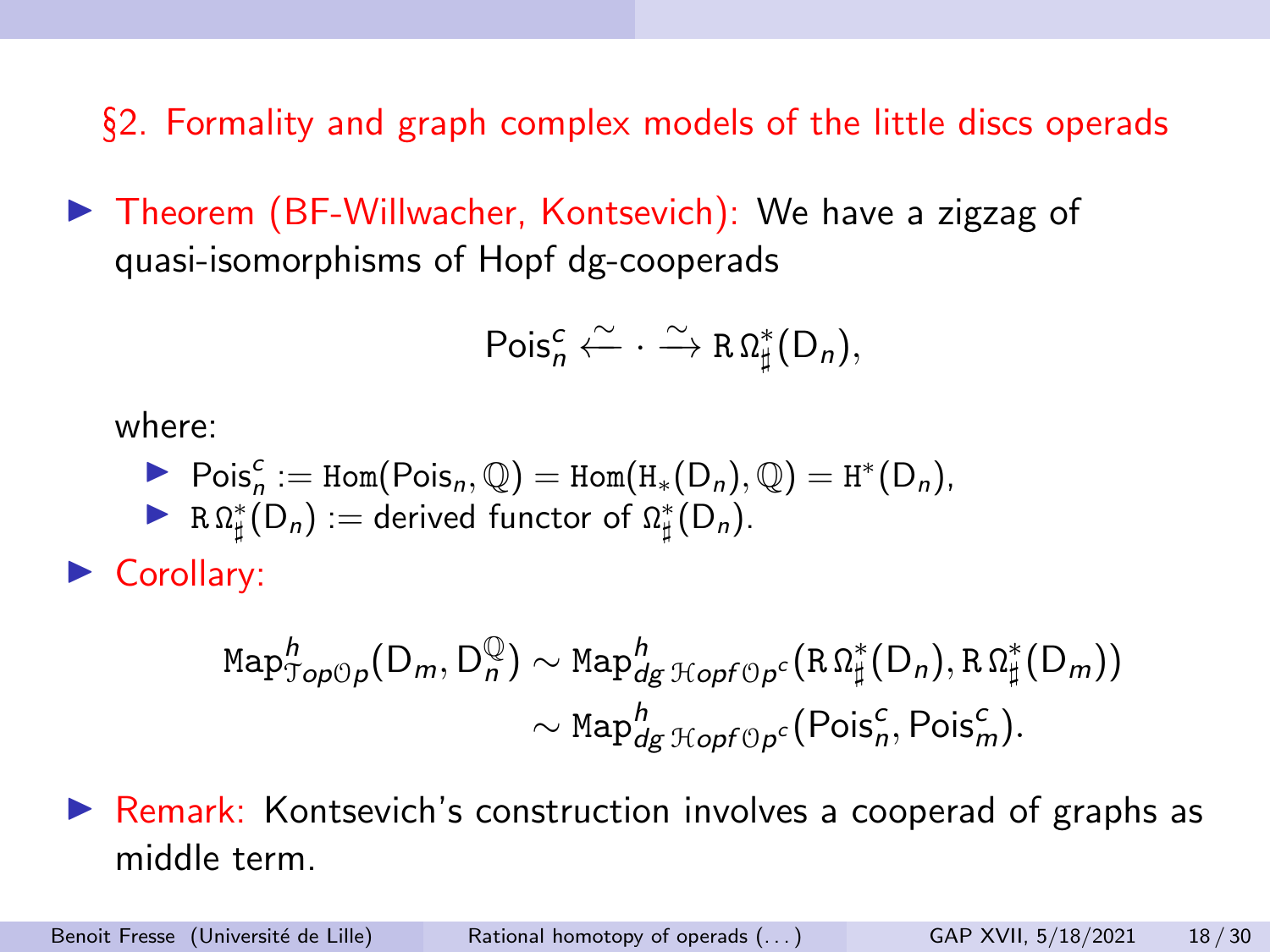## The graph cooperad (1)

- $\blacktriangleright$  The components of the cooperad of graphs Graphs ${}^c_n(r)$  are spanned by graphs with internal vertices  $\bullet$  and external vertices  $\circ$ ; indexed by  $i = 1, \ldots, r$ , and which fulfill the following assumptions:
	- 1. loops  $\circlearrowleft$  (edges with the same origin and endpoint) are not allowed,
	- 2. the internal vertices  $\bullet$  are at least trivalent.
	- 3. each internal vertex is connected to an external vertex  $\circ_i$  by a path of edges in the graph.

For instance, we have:

$$
\bigcirc_1 \bigcirc_2 \bigcirc_3 \in \mathsf{Graphs}_n^c(3).
$$

 $\blacktriangleright$  The (cohomological) degree of a graph is defined by counting  $deg^*(\bullet) = -n$  for each internal vertex  $\bullet$  and  $deg^*(-) = n - 1$  for each edge −.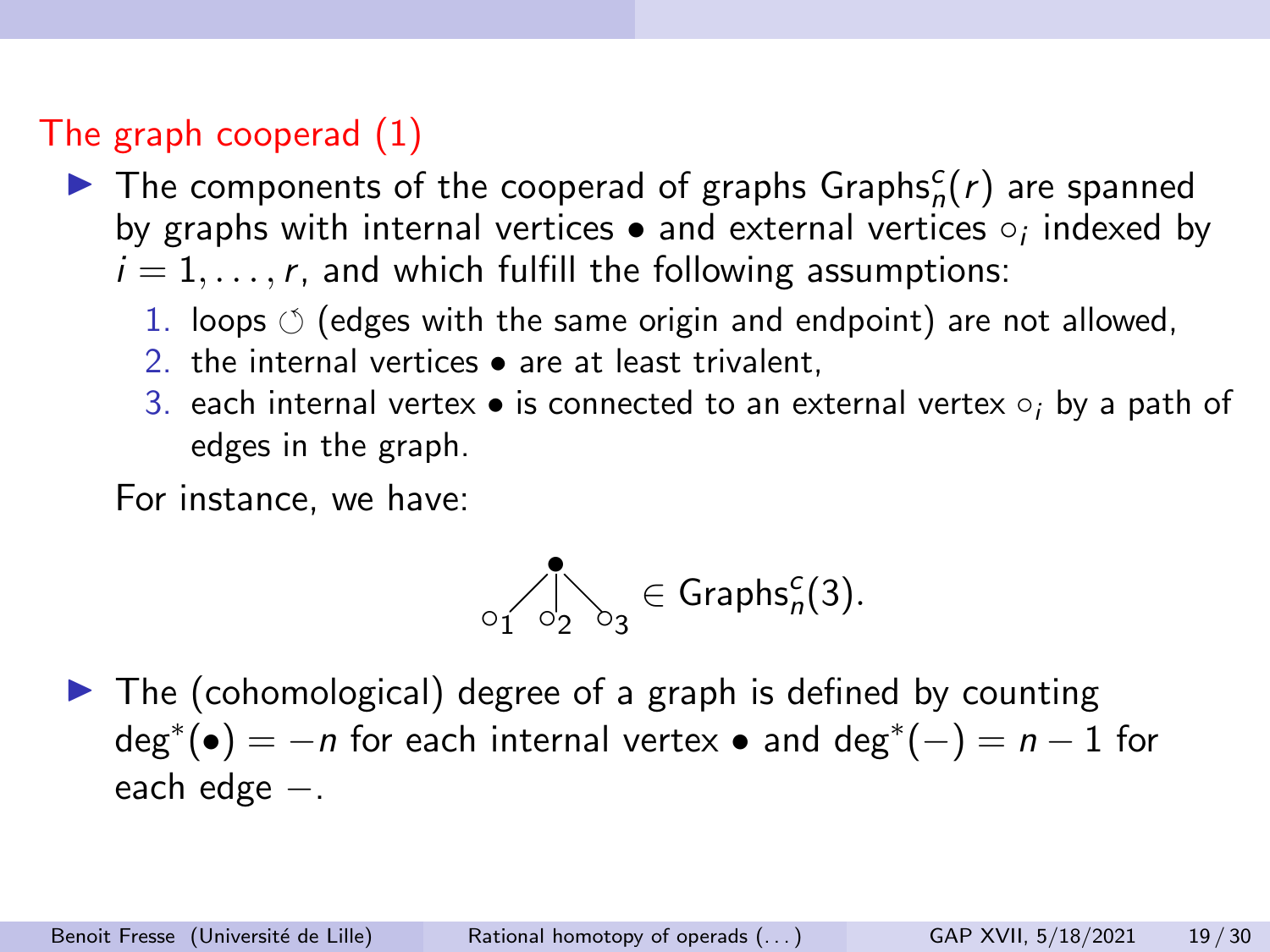#### The graph cooperad (2)

 $\blacktriangleright$  The differential of graphs is defined by merging internal vertices together or by merging internal vertices and external vertices. For instance:

$$
\delta_{o_1} \cdot \delta_{o_2} \cdot \delta_3 = o_1 \cdot \delta_2 \cdot \delta_3 \pm o_1 \cdot \delta_2 \cdot \delta_3 \pm o_1 \cdot o_2 \cdot \delta_3
$$

- $\blacktriangleright$  The product of graphs is given by the union along external vertices. For instance:  $01$   $03$   $03.01$   $03$   $03 - 01$   $03$
- $\blacktriangleright$  The cooperad coproducts  $\circ_j^*$  : Graphs $_{n}^c(k+l-1)\rightarrow$  Graphs $_{n}^c(k)\otimes$  Graphs $_{n}^c(l)$  are defined by collapsing subgraphs based at the external vertices indexed by  $i, \ldots, i+l-1$  onto an external vertex:

$$
\circ_*(\gamma) = \sum_{\alpha \subset \gamma} \gamma/\alpha \otimes \alpha.
$$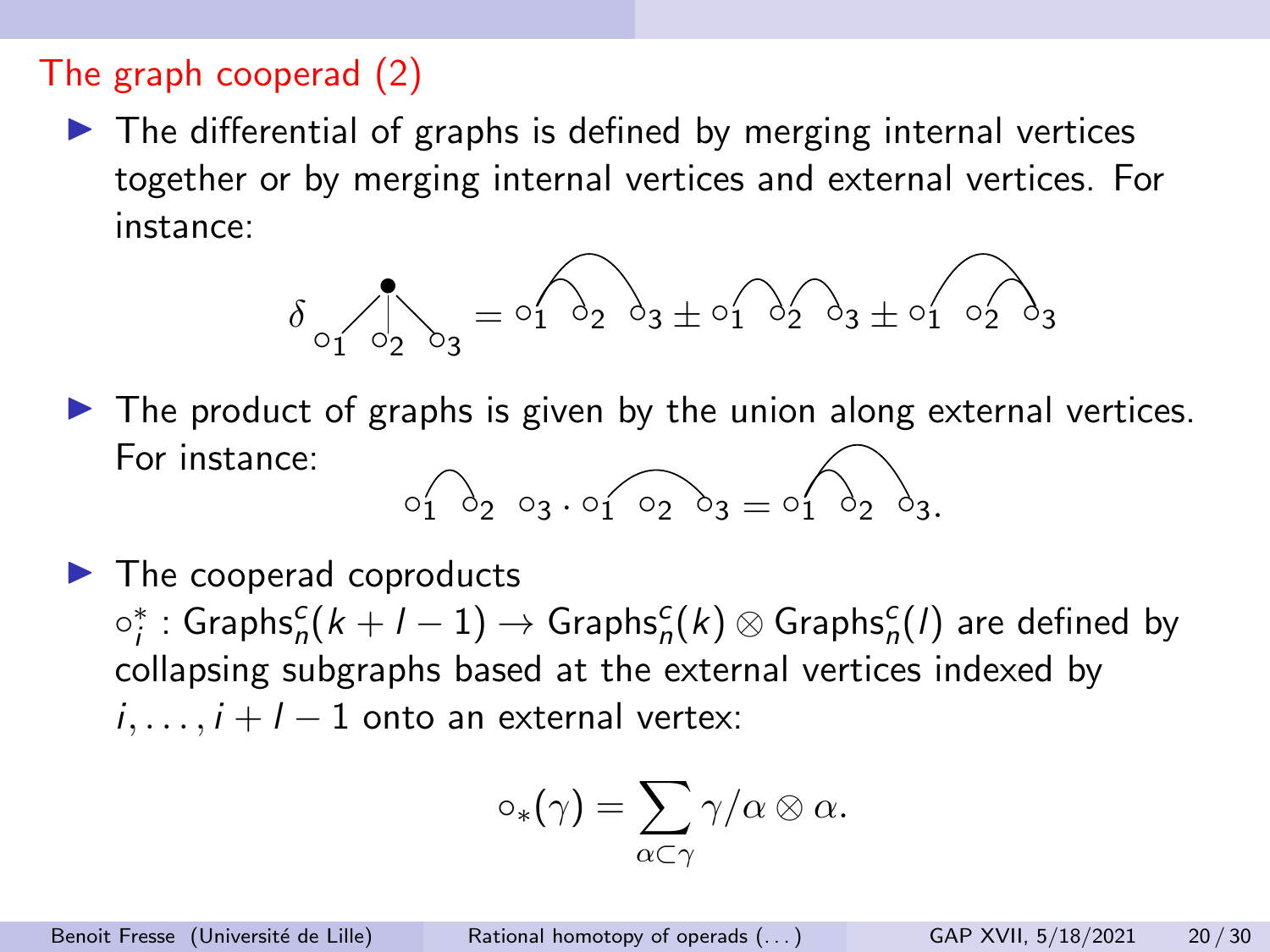### The graph cooperad (3)

- $\blacktriangleright$  Variation: Let Graphs<sup>2c</sup> be a variant of Graphs<sup>c</sup> with bivalent internal vertices allowed. We have Graphs ${}_{n}^{c} \xrightarrow{\sim}$  Graphs ${}_{n}^{c2}$ .
- $\blacktriangleright$  Observation: The Lie algebra GC<sub>n</sub> acts on Graphs<sub>n</sub><sup>2c</sup> through morphisms of Hopf dg-cooperads. For the dual operad in dg-modules  $\mathsf{Graphs}_n^2(r) = \mathsf{Hom}(\mathsf{Graphs}_n^{2c}(r), \mathbb{Q})$  this action reads:

α ··· • ··· · β ··· • ··· , ··· ◦ 1 . . . ··· ◦ r = Xα ··· β ··· ··· • ··· , ··· ◦ 1 . . . ··· ◦ r ∓ Xβ ··· α ··· , ··· ◦ 1 . . . ··· ◦ r ∓ Xβ ··· • ··· , ··· ◦ 1 . . . α ··· • ··· , ··· ◦ i . . . ··· ◦ r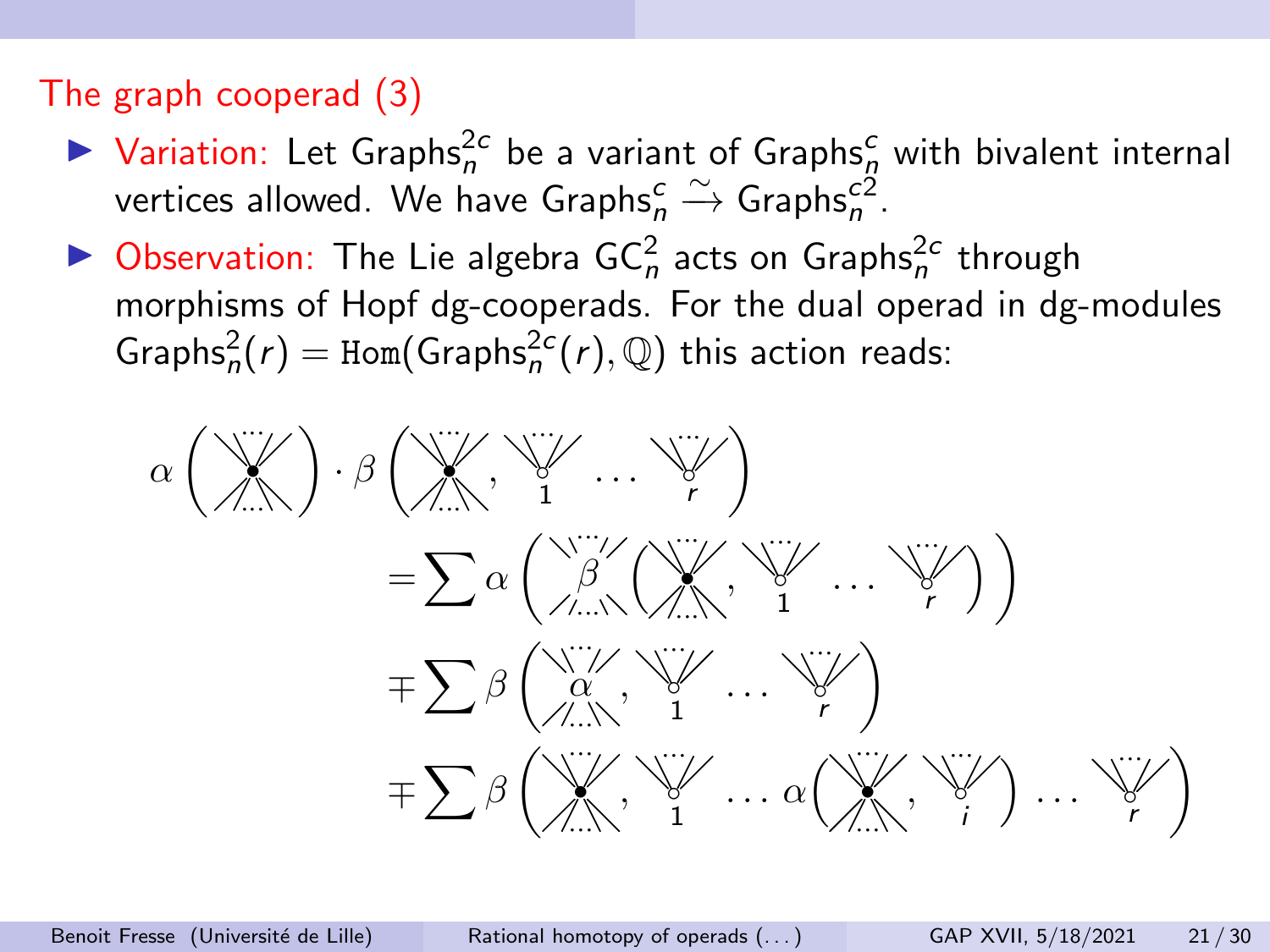$\triangleright$  Theorem (Kontsevich, BF-Willwacher): We have a quasi-isomorphism of Hopf dg-cooperads

$$
\mathsf{Graphs}_n^c \xrightarrow{\sim} R\,\Omega_\sharp^*(D_n)
$$

such that  $\circ'_1 \circ'_2 \mapsto \omega_{\mathbb{S}^{n-1}}$ .

 $\triangleright$  Proposition: We have a quasi-isomorphism of Hopf dg-cooperads

Graphs<sub>n</sub><sup>c</sup> 
$$
\xrightarrow{\sim}
$$
 H<sup>\*</sup>(D<sub>n</sub>) = Pois<sub>n</sub><sup>c</sup>

such that  $\widetilde{11}$   $\widetilde{2}$   $\mapsto \omega_{12}$ .

 $\blacktriangleright$  Observation: The graph cooperad Graphs<sup>c</sup> is cofibrant in  $dg \operatorname{\mathcal{H}}$ opf $Op^c$ .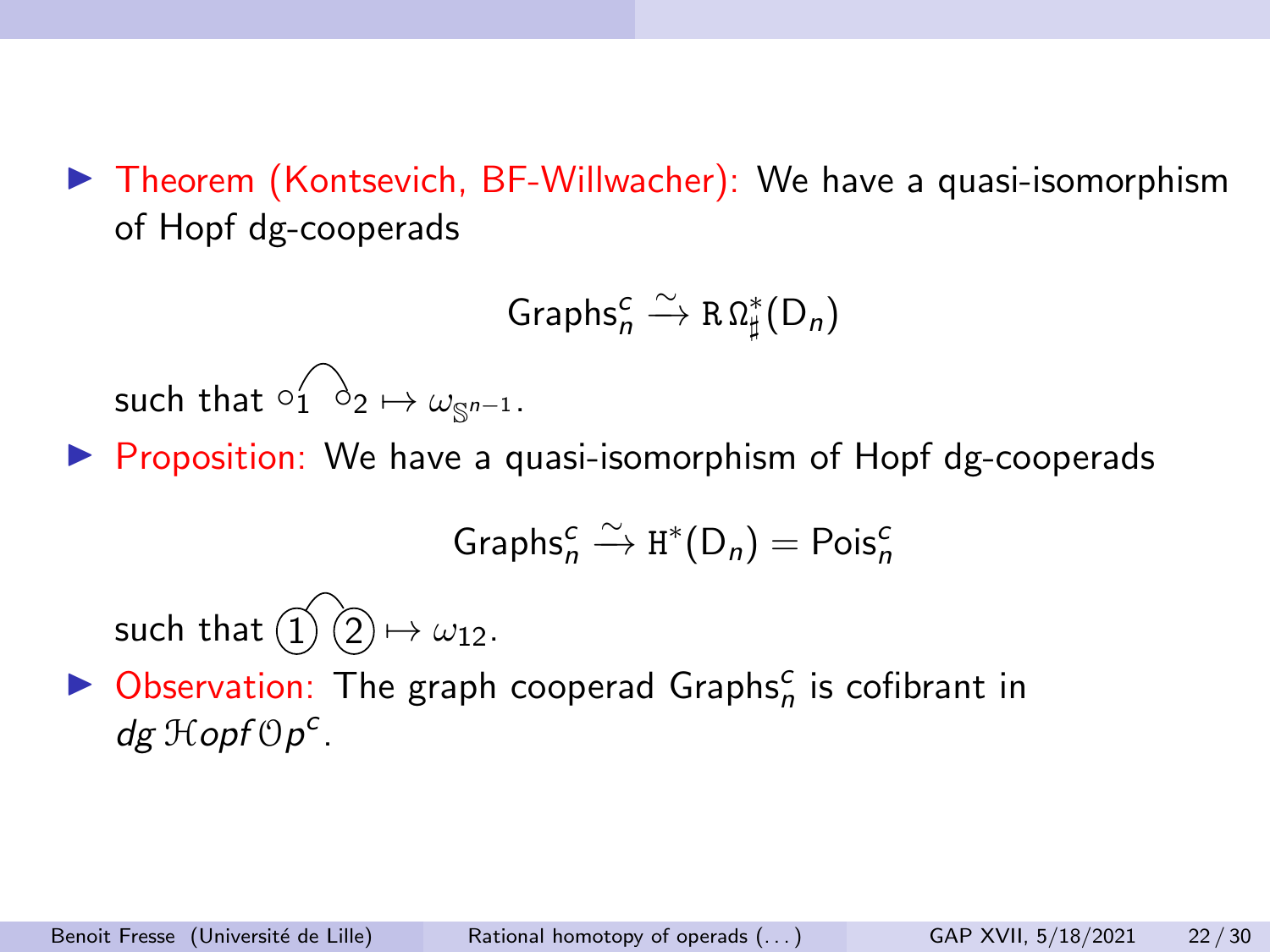§3. Ideas in the proofs of Theorem A-B

(1) Applications of cofibrant and fibrant resolutions

 $\blacktriangleright$  Proposition: We have

 ${\rm Map}^h_{dg\:{\cal H}opf\circ p^c}({\rm Graphs}^c_n,{\rm Pois}^c_m)={\rm Map}_{dg\:{\cal H}opf\circ p^c}({\rm Graphs}^c_n,{\tt W}^c({\rm Pois}^c_m)),$ 

where  $\mathbb{W}^c(-)$  is an analogue of the Boardman-Vogt  $W$ -construction for Hopf dg-cooperads.

 $\blacktriangleright$  Proposition: We have

 $\text{\tt Map}_{\text{\it dg HopfOp}^c}(\text{\sf Graphs}_n^c, \text{\tt W}^c(\text{\sf Pois}_m^c))$  $\sim \texttt{MC}_\bullet(\texttt{Biber}(\textsf{Graphs}_n^c, \texttt{W}^c(\textsf{Pois}_m^c))),$ 

for some natural  $L_{\infty}$ -algebra structure on BiDe $\mathrm{r}(\mathsf{Graphs}_n^c, \mathtt{W}^c(\mathsf{Pois}_m^c)).$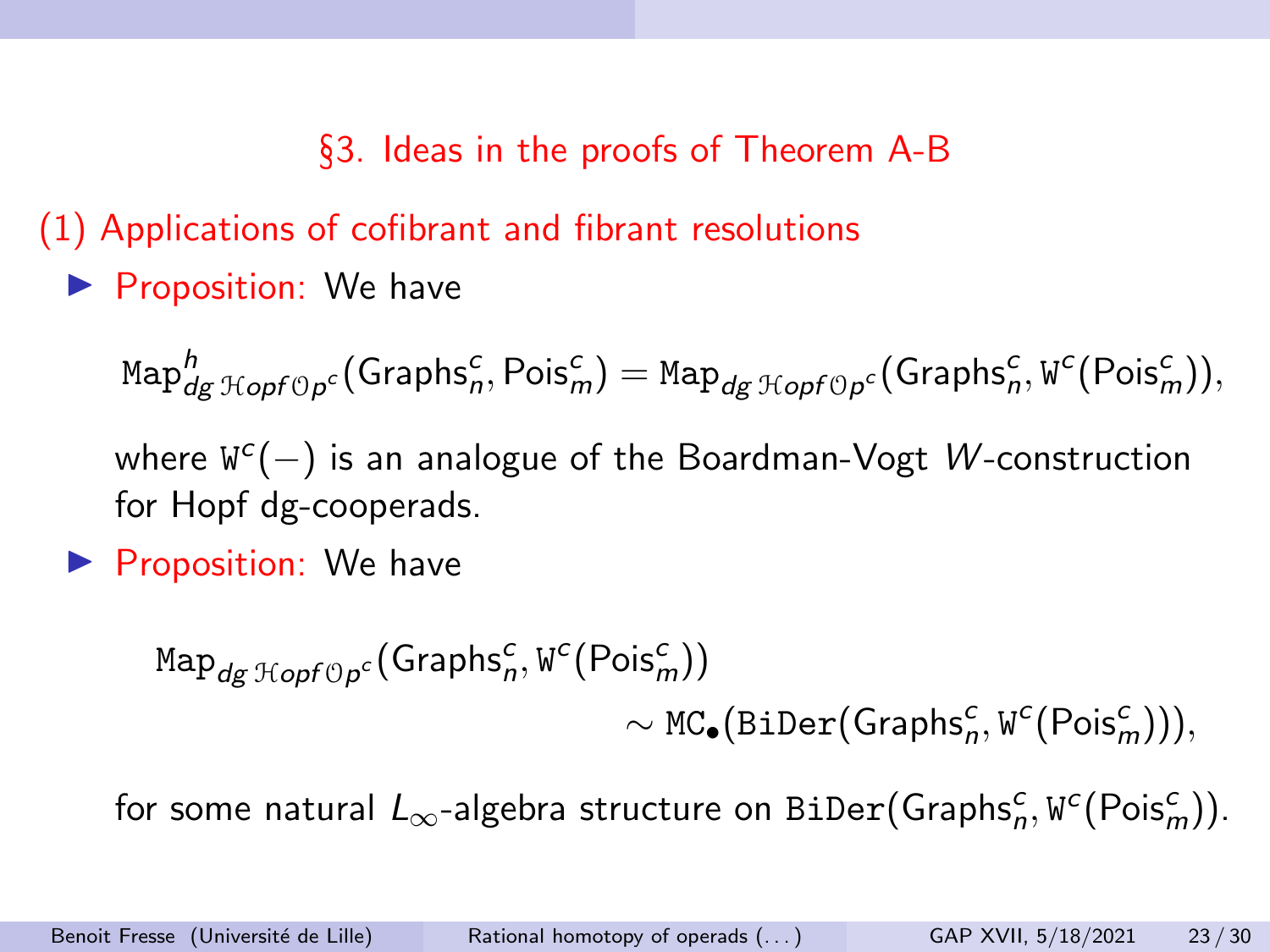# (2) Proof of Theorem A

 $\blacktriangleright$  We have

BiDer $(\mathsf{Graphs}_n^c, \mathtt{W}^c(\mathsf{Pois}_m^c)) \sim \texttt{Hom}(I\mathsf{Graphs}_n^c, \mathtt{B}^c(\mathsf{Pois}_m^c)),$ 

where *I* Graphs ${}_{n}^{c}(r)$  is the complex of internally connected graphs inside Graphs ${}_{n}^{c}(r)$  and B<sup>c</sup>(−) is the operadic cobar construction.

- ► We moreover have B<sup>c</sup>(Pois<sup>c</sup><sub>m</sub>)  $\sim \Lambda^m$  Pois<sub>m</sub> by the Koszul self duality of the operad  $Pois_m$ .
- $\blacktriangleright$  We have a natural map  $\mathsf{HGC}_{mn}\to\mathsf{Hom}(I\mathsf{Graphs}_n^c,\Lambda^m\mathsf{Pois}_m)$  which yields a quasi-isomorphism of  $L_{\infty}$ -algebras

```
BiDer(\mathsf{Graphs}_n^c, \mathtt{W}^c(\mathsf{Pois}_m^c)) \sim \mathsf{HGC}_{mn}
```
and the conclusion of Theorem A follows.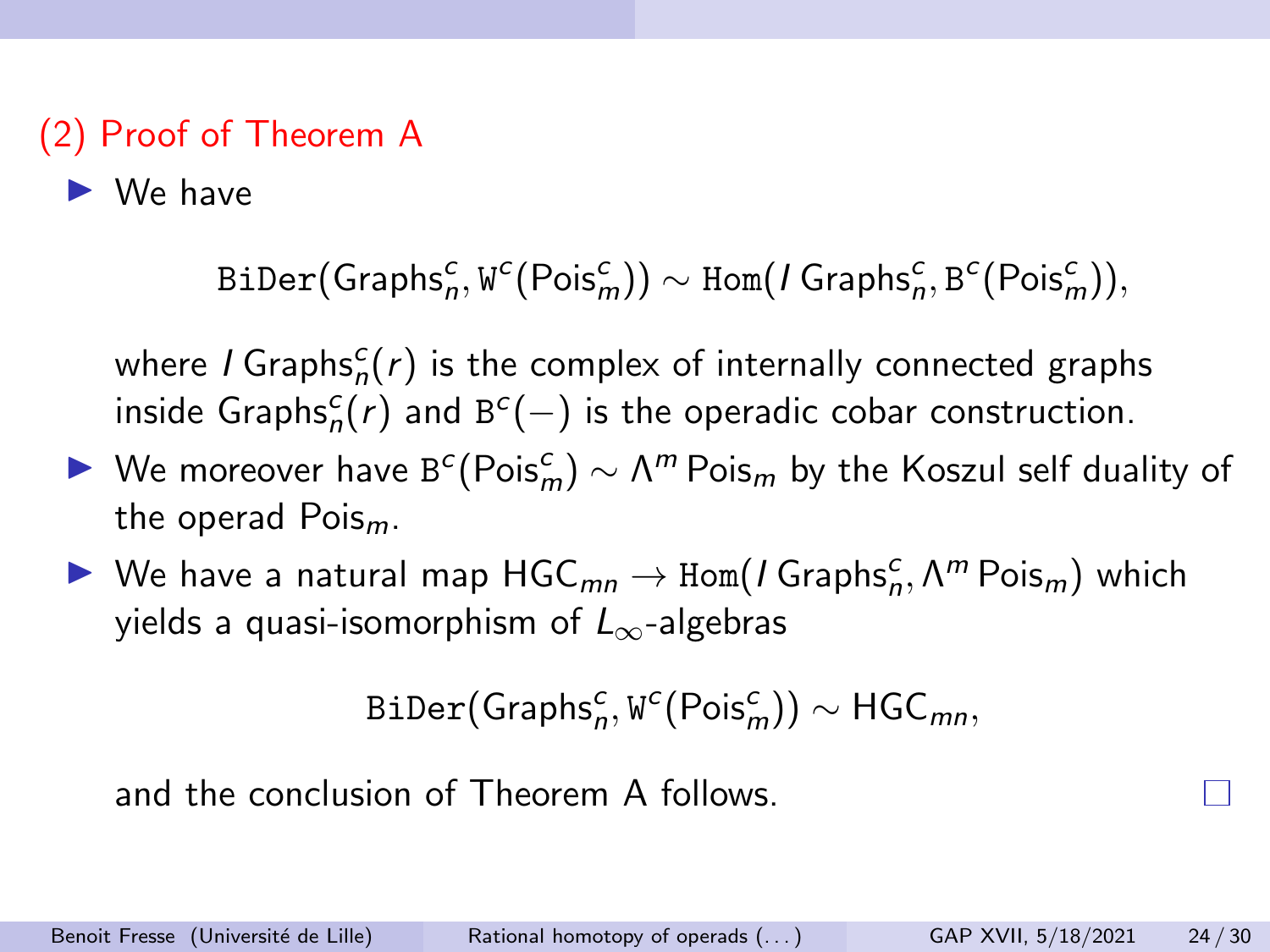### (3) Proof of Theorem B

**For a connected component Map** $(-, -)_w \subset \text{Map}(-, -)$ , we have :

$$
\text{Map}_{dg\; \mathcal{H}opf \cup \rho^c}(\text{Graphs}_n^c, \text{W}^c(\text{Pois}_m^c))_{\psi} \sim \text{MC}_{\bullet}(\text{Biber}(\text{Graphs}_n^c, \text{W}^c(\text{Pois}_m^c))^{\omega})_0 \sim \text{MC}_{\bullet}(\text{HGC}_{nm}^{\omega})_0,
$$

with  $\omega \in \texttt{MC}_0(\textsf{HGC}_{nm})$  corresponding to  $\psi : \textsf{Graphs}_n^c \to \texttt{W}^c(\textsf{Pois}_m^c)$ .

For  $m = n$  and  $\psi$  corresponding to the identity map on  $D_n$ , we have a further reduction

$$
\Sigma^{-1}(\mathbb{Q}\oplus GC_n^2)\xrightarrow{\sim} HGC_{nn}^{2\omega},
$$

with GC $_{n}^{2}$  regarded as a trivial Lie algebra, and HGC $_{nn}^{2}$  is the variant of  $HGC_{nn}$  where bivalent vertices are allowed.

The mapping  $Z_{\bullet}(GC_n^2) \to \text{Map}_{dg\ \mathcal{H}opf\circ p^c}(Graphs_n^{2c},Graphs_n^{2c})_{id}$  yielded by the action of the Lie algebra GC $_n^2$  on Graphs $_n^{2c}$  can be prolonged to a weak-equivalence :

$$
\mathrm{Z}_\bullet(\mathsf{GC}_n^2)\xrightarrow{\sim}\mathrm{Map}_{\mathit{dg}\ \mathcal{H}\mathit{opf}\ \mathbb{O} \mathit{p}^c}(\mathsf{Graphs}_n^{2c},\mathit{W}^c(\mathsf{Pois}_n^{2c}))_{\psi},
$$

from which the result of Theorem B follows.

Benoit Fresse (Université de Lille) Rational homotopy of operads (...) GAP XVII, 5/18/2021 25/30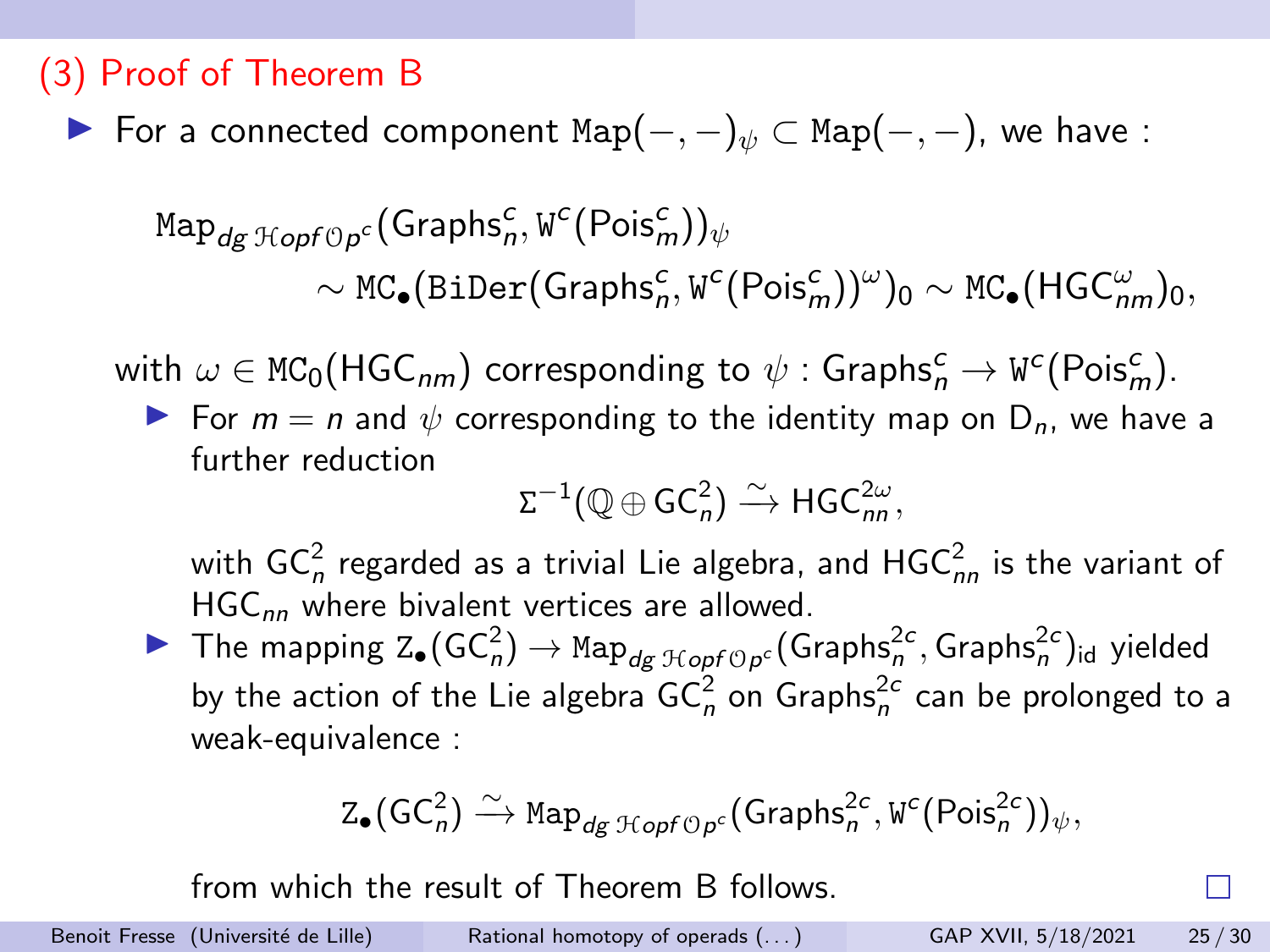## §4. Conclusion

- $\triangleright$  Definition of graph complexes in positive characteristic?
- ▶ Combinatorial (graph complex) description of  $\mathrm{Map}^h_{\mathcal{Top} \mathcal{O} p}(\mathsf{D}_m, \mathsf{D}_n^{\wedge})$ , and of  $\text{Aut}_{\mathcal{J}\text{op}(\mathcal{O}_{\bm{n}}^{\wedge})}^{\bm{n}}$  , where  $\mathsf{D}^{\wedge}_{\bm{n}}$  is the  $\bm{p}$ -completion of  $\mathsf{D}_{\bm{n}}?$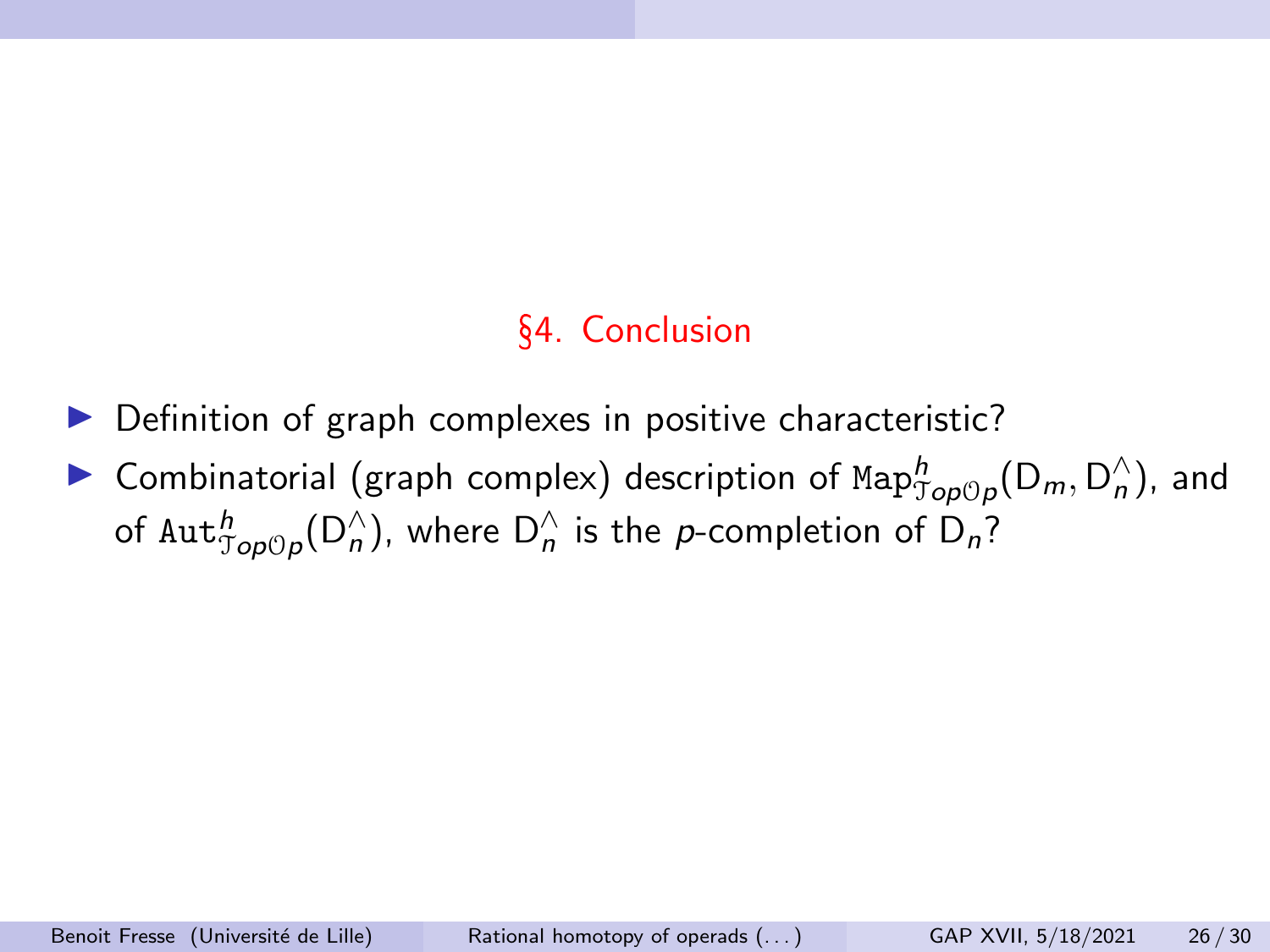§A. Labelled hairy graphs and the generalization of the model

- ▶ Context: We consider the case  $\overline{\mathrm{Emb}}_c(M,\mathbb{R}^n)$  for  $M\subset \mathbb{R}^m$  an open subset which contains a neighbourhood of  $\infty$  in  $\mathbb{R}^m$ .
- $\blacktriangleright$  Theorem (recollections): We have

$$
\overline{\mathrm{Emb}}_c(M,\mathbb{R}^n) \sim \mathrm{Map}^h_{D_m \mathrm{BiMod}}(D_M, D_n),
$$

where  $\mathsf{D}_\mathsf{M}(r) = \mathsf{Emb}^{st}(\coprod^r \mathbb{D}^m, \mathsf{M}).$  (Follows from the results of Arone-Turchin.)

 $\blacktriangleright$  Objective: Give a combinatorial description of  $\text{Map}^h_{\text{D}_m \text{BiMod}}(\text{D}_M, \text{D}_n^{\mathbb{Q}})$ . Remark: We now have

$$
\text{Map}_{D_m \oplus i \mathcal{M}od}^h(D_M, D_n^{\mathbb{Q}})_f \sim \text{Map}_{D_m \oplus i \mathcal{M}od}^h(D_M, D_n)_f^{\mathbb{Q}},
$$

for any  $f: D_M \to D_n$ , where Map $(-, -)_f$  denotes the connected component of the mapping spaces associated to such a map  $f$ . and the map  $\pi_0$  Map $^h_{\mathsf{D}_m \boxtimes i \mathcal{M} o d}(\mathsf{D}_\mathcal{M},\mathsf{D}_n) \to \pi_0$  Map $^h_{\mathsf{D}_m \boxtimes i \mathcal{M} o d}(\mathsf{D}_\mathcal{M},\mathsf{D}_n^\mathbb{Q})$  is finite-to-one.

Benoit Fresse (Université de Lille) Rational homotopy of operads (...) GAP XVII, 5/18/2021 27/30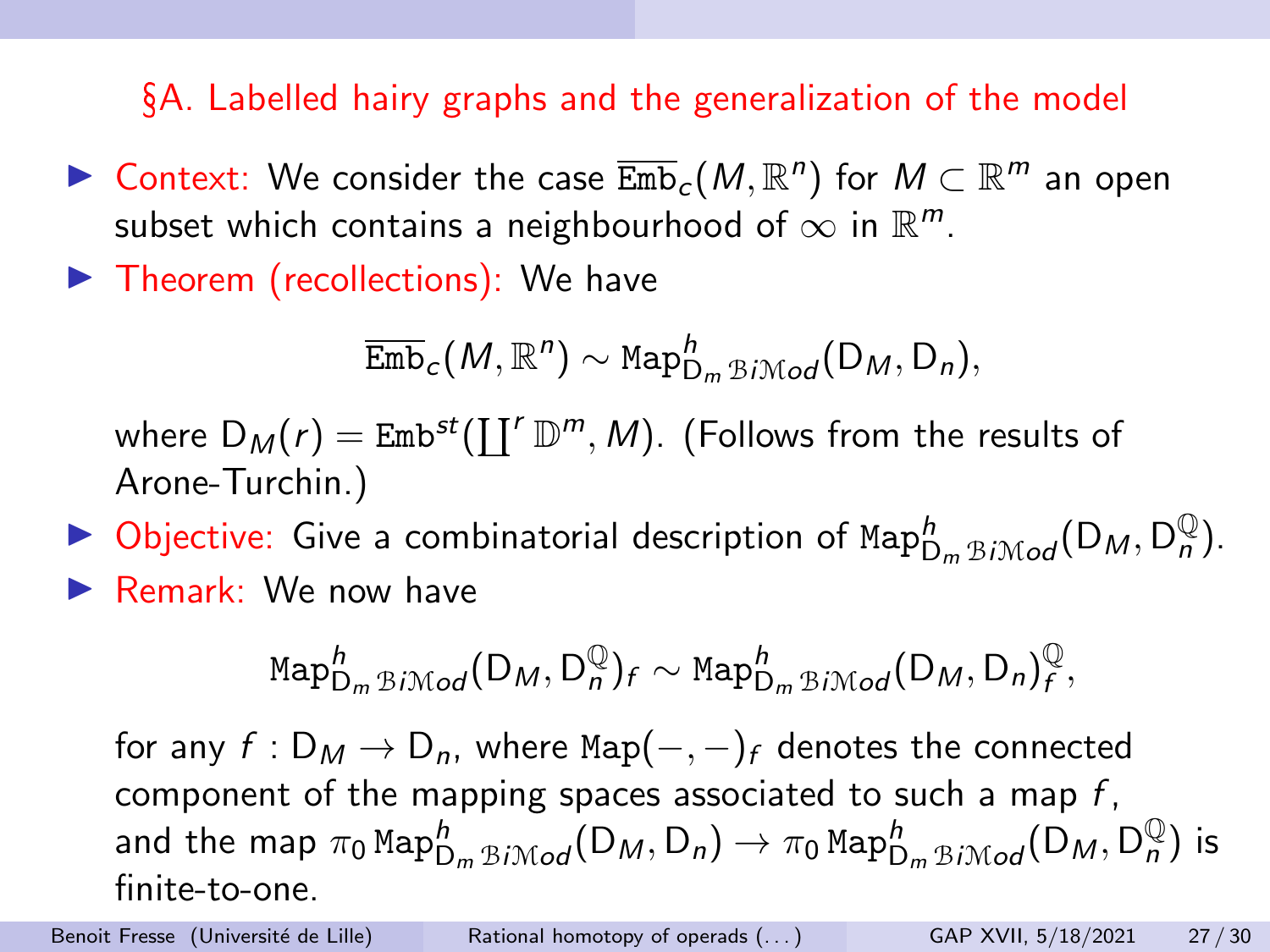- $\blacktriangleright$  The decorated hairy graph complex HGC<sub>An</sub>, where A is an augmented commutative dg-algebra, consists of graphs with internal vertices •, internal edges, and external legs (the hairs) decorated by elements of A. The differential is defined by the blow-up of vertices again.
- **IF** The complex HGC<sub>An</sub> is equipped with an  $L_{\infty}$ -structure given by the operations  $\mu_1, \mu_2, \mu_3, \ldots$  such that:



· · ·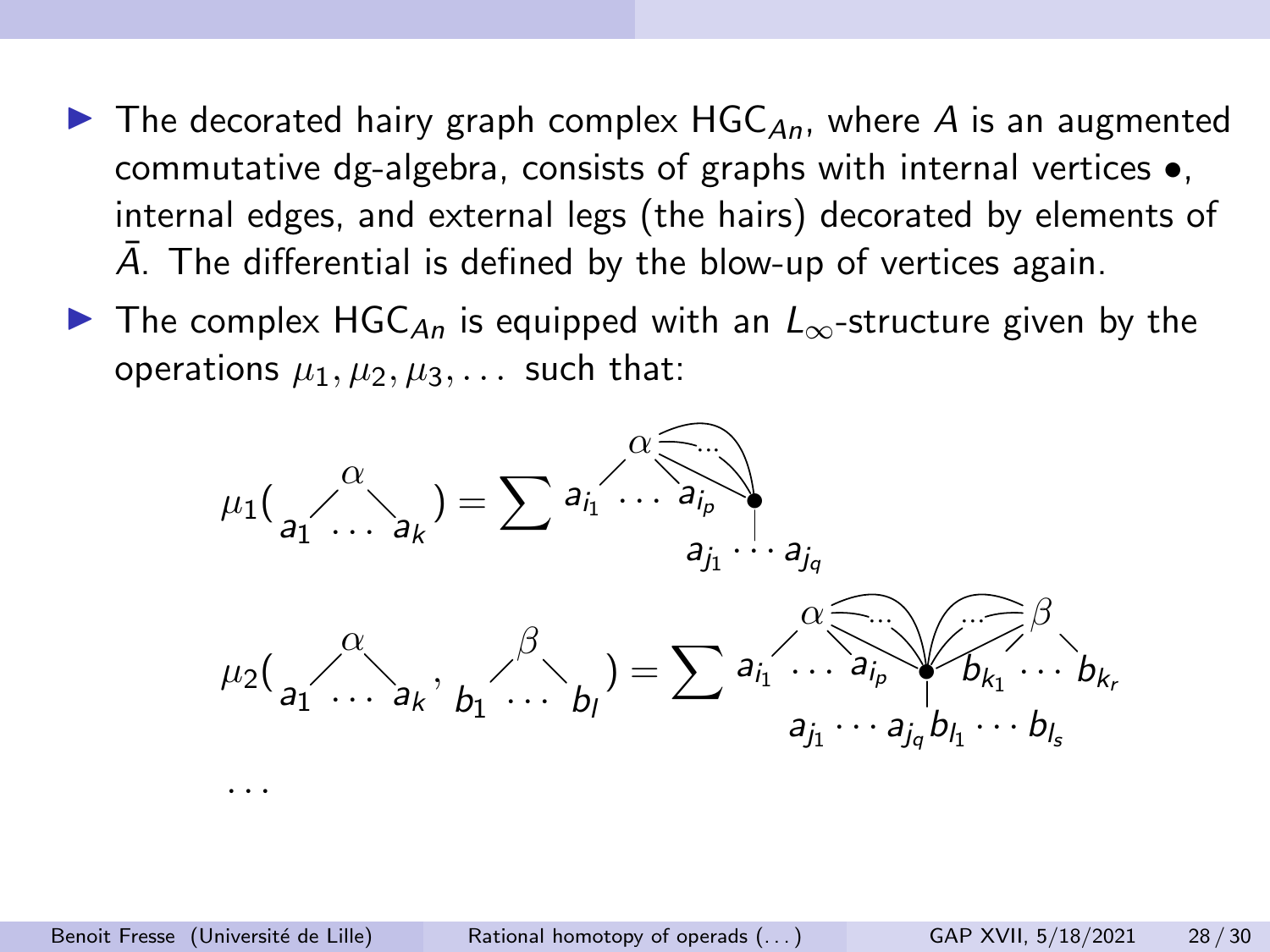$\blacktriangleright$  Theorem (BF-Turchin-Willwacher): Let A be a Sullivan model of  $\hat{M} = M \cup \{\infty\}$ . For  $n \ge m \ge 2$ , we have:

$$
\text{Map}_{D_m\mathcal{B}i\mathcal{M}od}^h(D_M, D_n^{\mathbb{Q}}) \sim \text{MC}_\bullet(\text{HGC}_{An}),
$$

where  $HGC_{An}$  is the decorated hairy graph complex.

- Example of application: The set  $\pi_0 \overline{\text{Emb}}(\mathbb{S}^3 \times \mathbb{S}^3, \mathbb{R}^{11})$  is finite.
	- ▶ Indeed, we have  $\overline{\text{Emb}}(\mathbb{S}^3 \times \mathbb{S}^3, \mathbb{R}^{11})^{\mathbb{Q}} \sim \text{MC}_\bullet(\text{HGC}_{H^*(\mathbb{S}^3) \times H^*(\mathbb{S}^3),11})$  and  $\mathsf{HGC}_{H^*(\mathbb{S}^3)\times H^*(\mathbb{S}^3),11}$  is null in degree  $1.)$